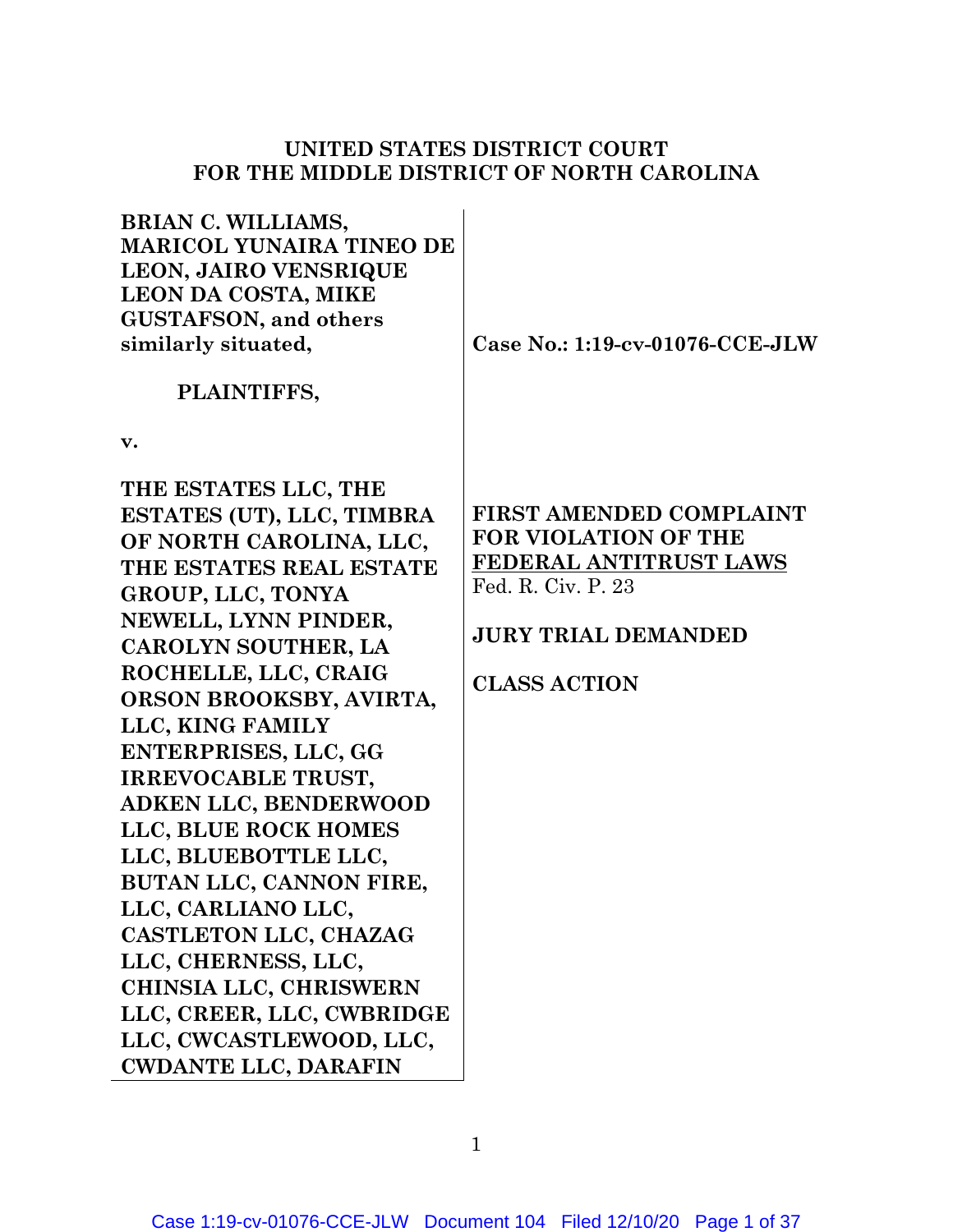**LLC, DEXTRON LLC, DOUBLE D ENTERPRISES OF DURHAM, LLC, DRAKESHIRE LLC, DUNKIRK LLC, DUNSMURE LLC, EDEN SERVICES LLC, EL PROPERTY HOLDINGS, LLC, EMBARCADERO LLC, ERNESS LLC, ESTAN LLC, FONTANAY LLC, FORBES LLC, GAVOS LLC, GIDEER LLC, HALLIARD LLC, HANTELL LLC, HEVEA LLC, HISHAM LLC, HOUSE HUNTER INVESTING LLC, IMEON LLC, INDELL LLC, INURE LLC, ITALY LLC, JANSS LLC, JAUNT LLC, JON LLC – KNOTTING HILL SERIES, JULIUS HILL PROPERTIES LLC, KARUNA LLC, KELSON LLC, KINTEL LLC, MALDIVES, LLC, MANTICA LLC, MIWOK LLC, MOON HOLDINGS, LLC, MOSHON LLC, NC ALAMANCE RE ASSET I LLC, NC BIDDING-2, LLC, NIDGE BROOK, LLC, NOSORA LLC, NUALL LLC, NUNMONT LLC, OBIVA LLC, OPAZ LLC, ORADEA LLC, OSTIA LLC, PARACOSE LLC, PASTURE HOLDINGS, LLC, PERISSUO PARTNERS, LLC, PEROGA LLC, PORTLICK DRIVE, LLC (TX), PROPRIO LLC, QUI LLC, QUINTON LLC, QUOVIA LLC, RE RESULTS,**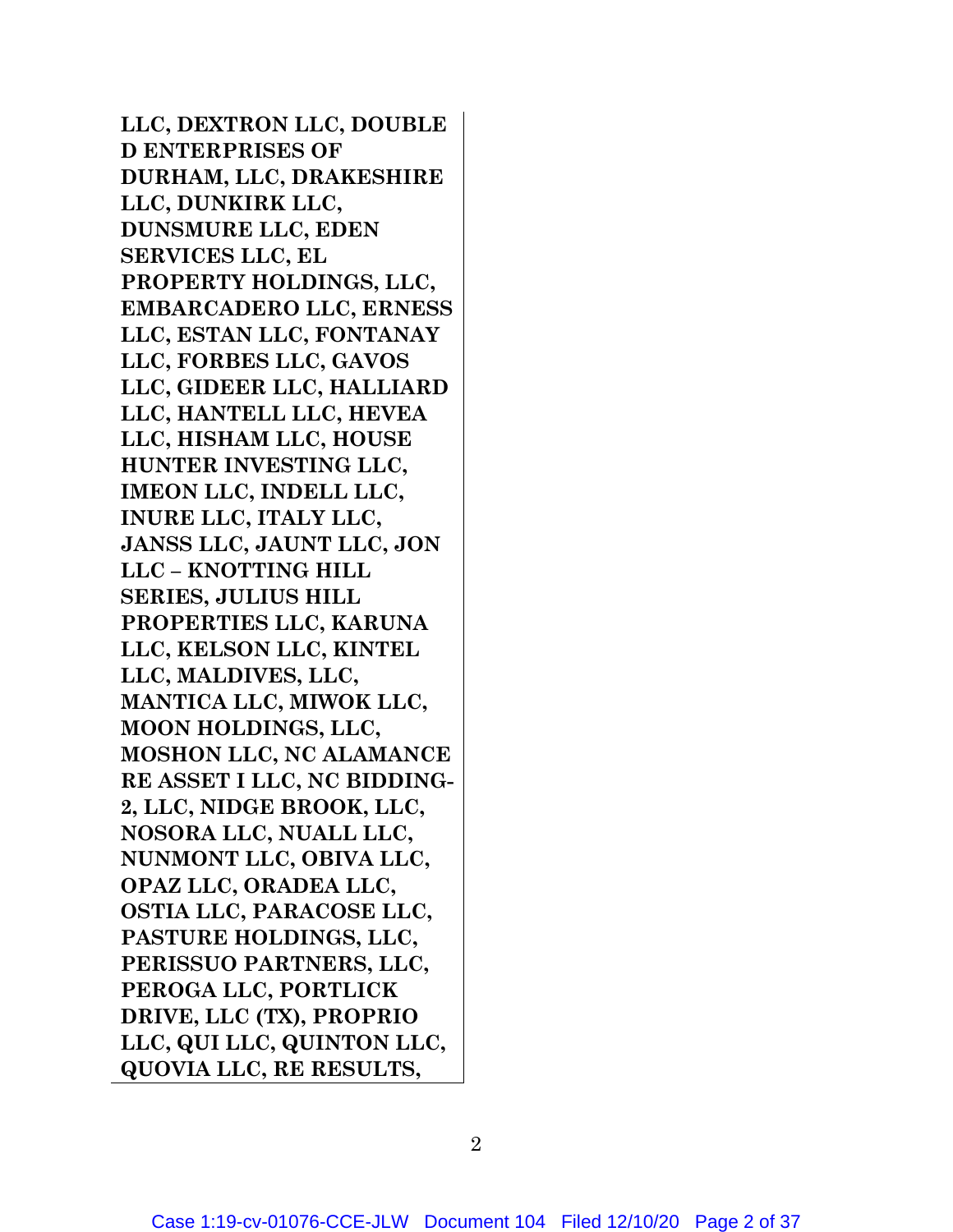**LLC, ROYANAH LLC, SANORA LLC, SHILLINGTON LLC, SULAR LLC, TESIAS LLC, TICOTY SERIES LLC, TILDEN LLC, TREE HOLDINGS, LLC, VALENSEN LLC(UT), VERSA PROPERTIES, LLC, WADESTONE, LLC (UT), WESTBROOK HOLDINGS, LLC, WINSOME LLC, WOLCOTT PARK LLC, YANGTZE LLC, YEOMAN LLC, YUKON LLC, ZAPA LLC, 2 AND 5 FISH, LLC, ALOSA REALTY, LLC, BANNISTER ROCK, LLC, BERMUDA HOLDINGS LLC, CARILL, LLC, CASTEDNET LLC, CEDAR HOUSE PROPERTIES, LLC, CHADASH REALTY GROUP, LLC, CHANDLER PROPERTY HOLDINGS, LLC, CHANTRY HOLDINGS, LLC, CLOCK ACADEMY LLC, EVERGREEN PROPERTY HOLDINGS, LLC, FIELD VIEW, LLC, GRANDAPPLE, LLC, GSBOREALIS, LLC, HEART ASPEN PROPERTIES, LLC, HUNTER FE, LLC, JURAS LLC, JUROS LLC, KEZIAH HOLDINGS, LLC, LAND DEVELOPMENT AND ACQUISITION LLC, MILL PROPERTIES LLC, NEWFORT LLC(UT), NLTSUCCESS LLC, RAPHA, LLC, RED TREE**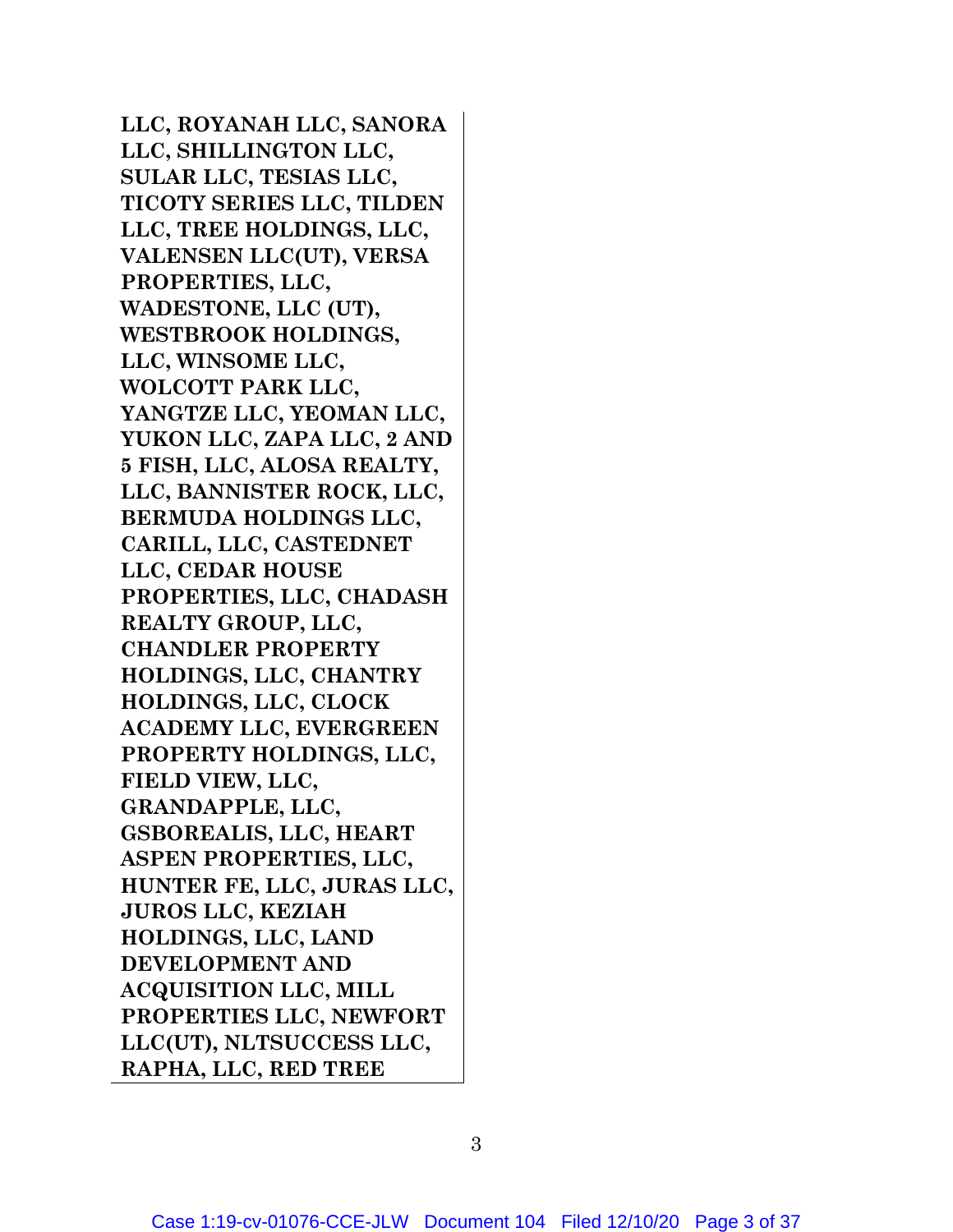**HOLDINGS, LLC, RP ASSETS LLC, RUCKSACK HOLDINGS, LLC, SAFIRE LLC, SORGHUM, LLC, SUNSPRING LLC, THUNDERBIRD PROPERTIES OF NORTH CAROLINA LLC, TIMBER REFUGE, WEHAB HOMES, LLC (NV), HAPPY DOGS ONE TRUST LLC, ACRONOLIS LLC, CRATER LLC, CWFORTRESS LLC, DOLOROCK LLC, KONRADD LLC, MESSINA LLC, PINEMORE LLC, SHALYN LLC, STUDIO AVE LLC, THISTLE LLC, and WENDELL LLC.**

**DEFENDANTS.**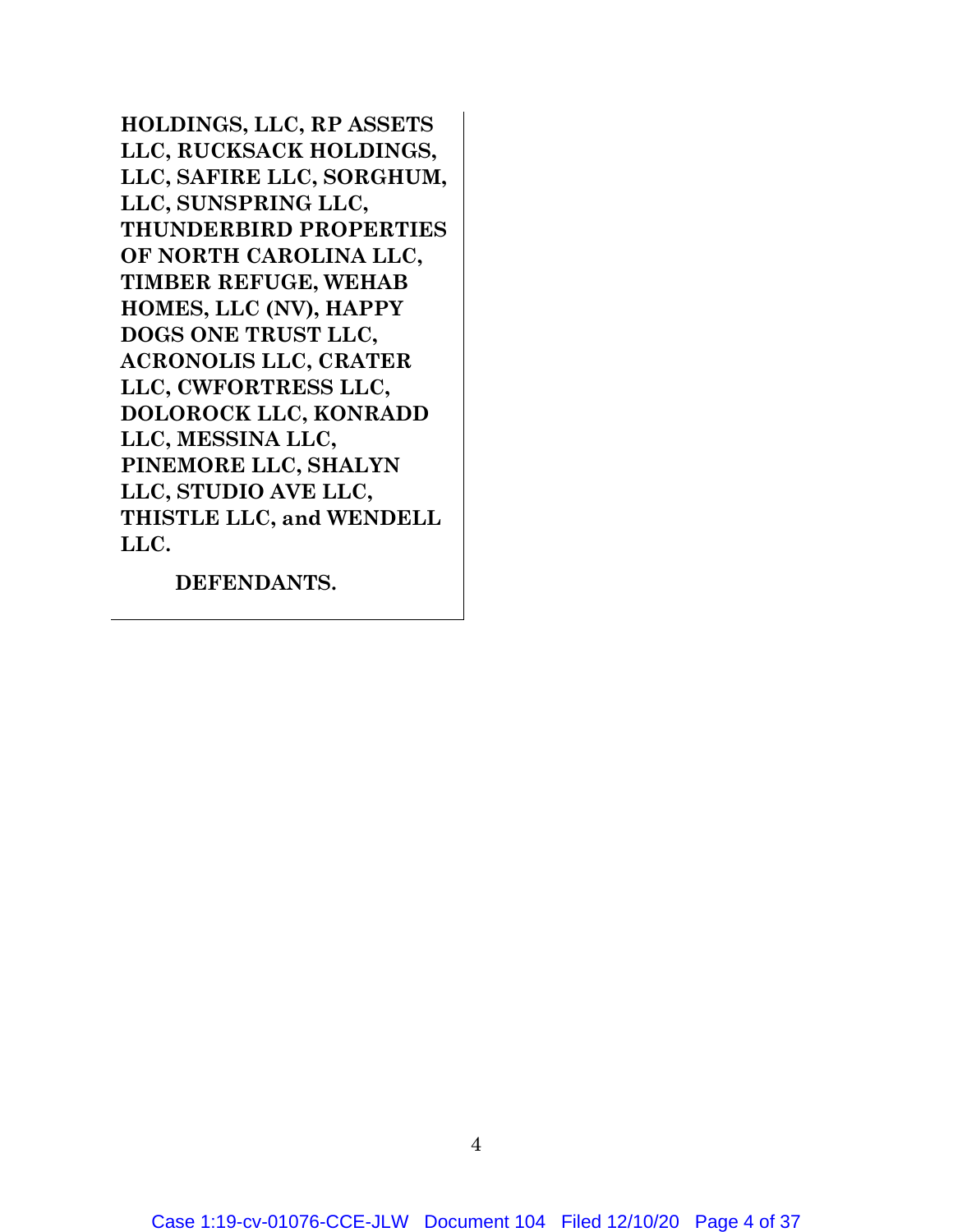Plaintiffs Brian C. Williams, Maricol Yunaira Tineo De Leon, Jairo Vensrique Leon Da Costa, and Mike Gustafson ("Plaintiffs") for their Complaint against the Defendants allege as follows:

#### **SUMMARY**

1. The Estates is a cartel that has engaged, and continues to engage, in a bid-rigging scheme in violation of Section 1 of the Sherman Antitrust Act (the "Sherman Act"). Individuals become members of the Estates. As members, they gain access to a database of properties facing foreclosure across the country. Members agree that only one member may bid through the Estates on any given property at any particular foreclosure sale and that no member may out-bid another. The amount that each member intends to bid is shared with the Estates through entries in an electronic database. "Acquisition Assistants" form "Bidding LLCs" for the purpose of placing a bid on behalf of the member who won the internal auction. The Estates, through founder Craig O. Brooksby or others, retains some control of the Bidding LLC.

2. The Estates is paid a "finders fee" for every property that a member bids on at a foreclosure sale, and bids are placed on the members' behalf by the Estates. The Estates is also paid additional fees and shares the profits in simple transactions. In more complex transactions, an "Equity-Share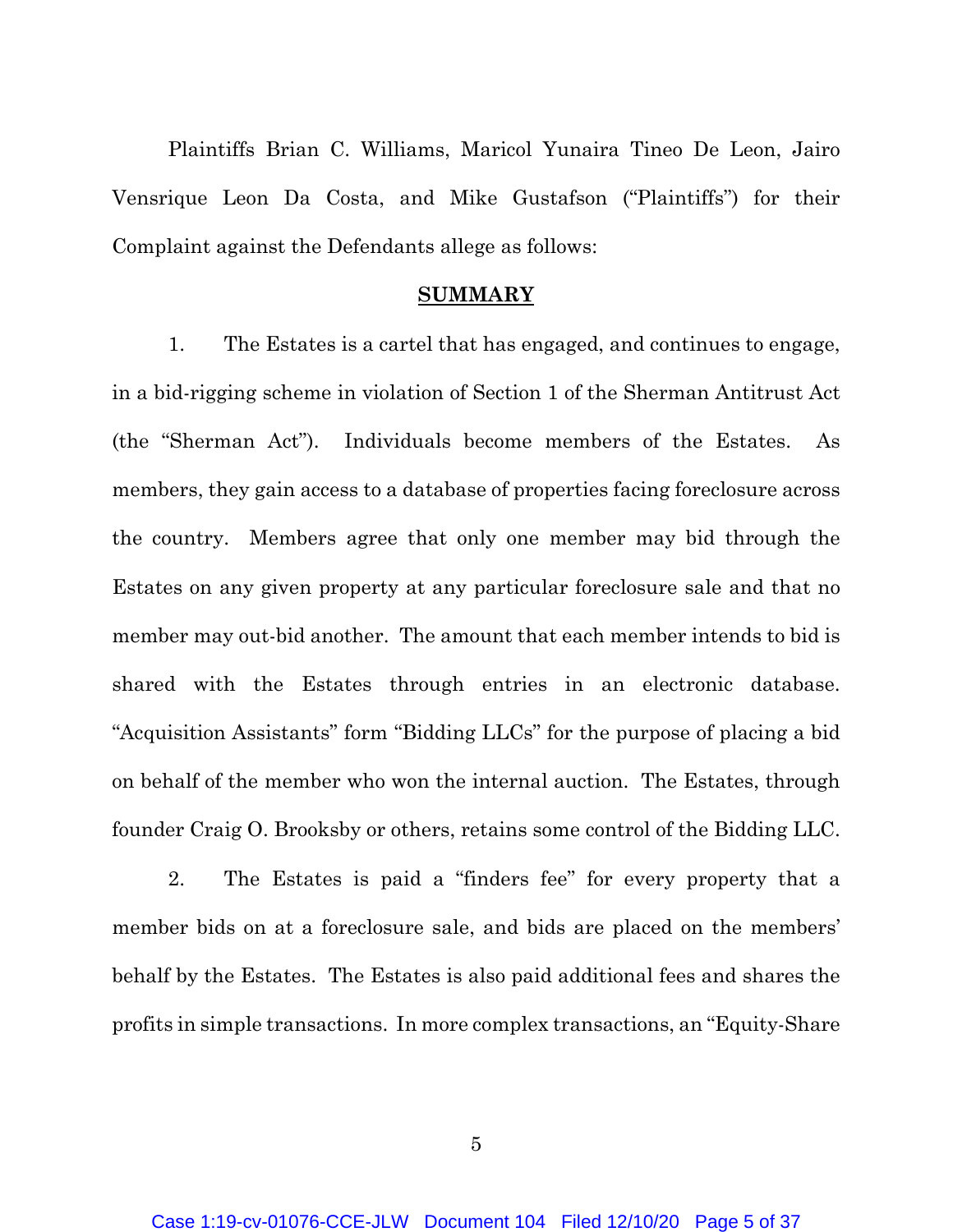LLC" is established with the bidder, Brooksby and a "funder" sharing the profits from the transactions.

3. The Plaintiffs, and other similarly situated homeowners and property owners, lost their homes and properties through the Estates' illegal bidding practices or otherwise were deprived of proceeds in excess of the foreclosed debt because when properties are sold at foreclosure auctions, the proceeds are used to pay off the mortgage and other debt attached to the property, with any remaining proceeds paid to the homeowner.

4. The entire structure of the Estates is based on a bid-rigging scheme in which members stake out their positions at foreclosure and share that information with Brooksby and the Estates. When multiple people bid, only one is "awarded" the chance to bid at the foreclosure through the Estates and to use the "techniques" that Brooksby devised to leverage the position in which the foreclosure placed the bidder. Each instance of bid rigging engaged in by the Estates, its employees, contractors, and members constitutes a felony, and is a *per se* violation of the Sherman Act. The members' acts constitute a conspiracy under the Act. Homeowners such as the Plaintiffs suffered serious harm, losing valuable equity in their homes if not their homes themselves, because of Defendants' anti-competitive behavior, which distorted the process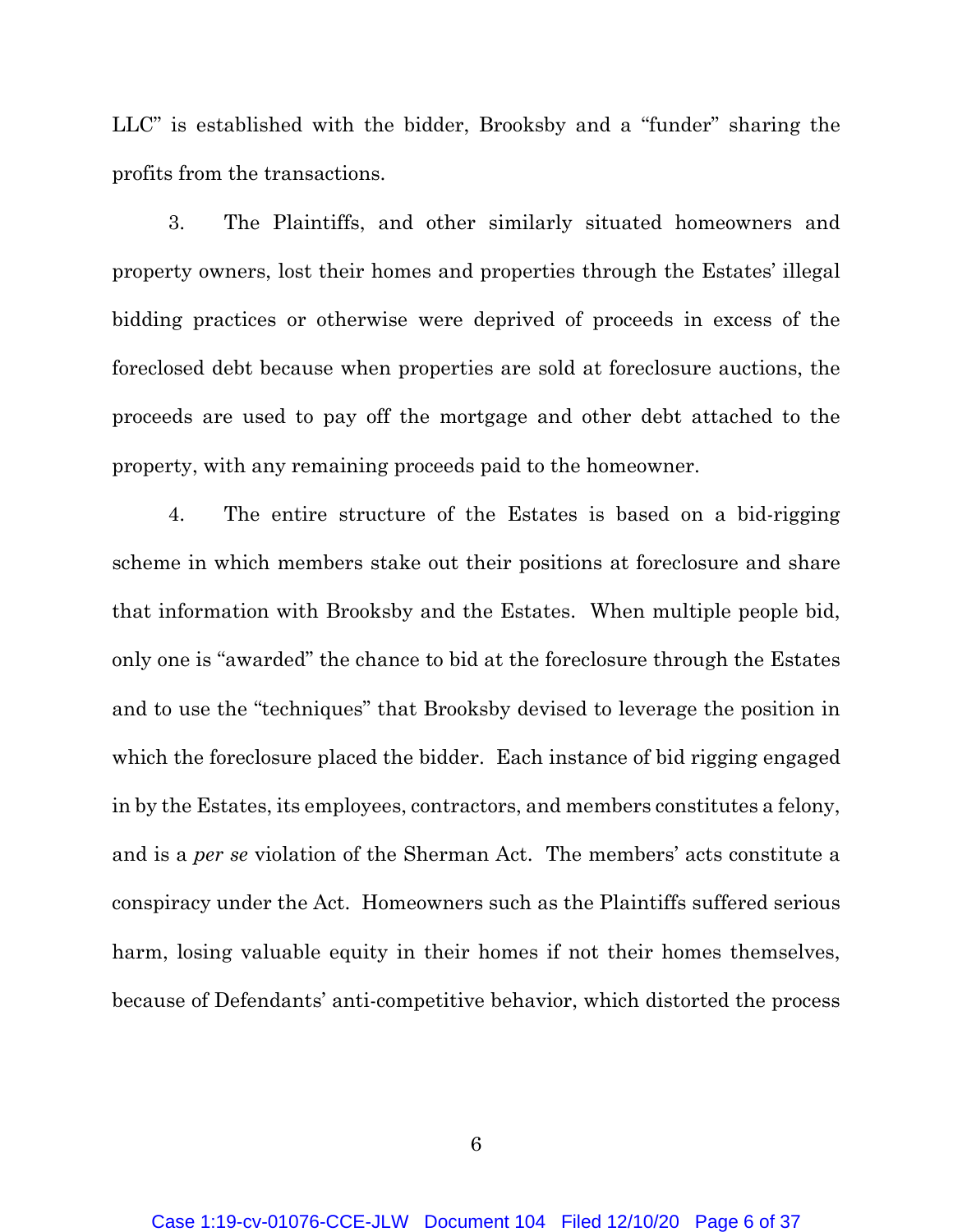in North Carolina foreclosure sales. Defendants unfairly and unjustly profited from their wrongdoing.

5. Defendants are liable to Plaintiffs for violations of Section 1 of the Sherman Act, as well as unjust enrichment, and unfair and deceptive trade practices under North Carolina law.

### **PARTIES**

#### **1. Plaintiffs**

6. Plaintiff Brian C. Williams ("Williams") is a citizen and resident of Durham County, North Carolina.

7. Plaintiff Maricol Yunaira Tineo De Leon ("De Leon") is a citizen and resident of Wake County, North Carolina.

8. Plaintiff Jairo Vensrique Leon Da Costa ("Da Costa") is a citizen and resident of Wake County, North Carolina.

9. Plaintiff Mike Gustafson ("Gustafson") is a citizen and resident of Mecklenberg County, North Carolina.

### **2. Defendants**

10. The Estates Cartel: The Estates is a cartel that was formed by Craig O. Brooksby, who deliberately fragmented the enterprise into a large number of individual entities, upon information and belief doing so to avoid liability in an action such as this that is brought against the entire enterprise.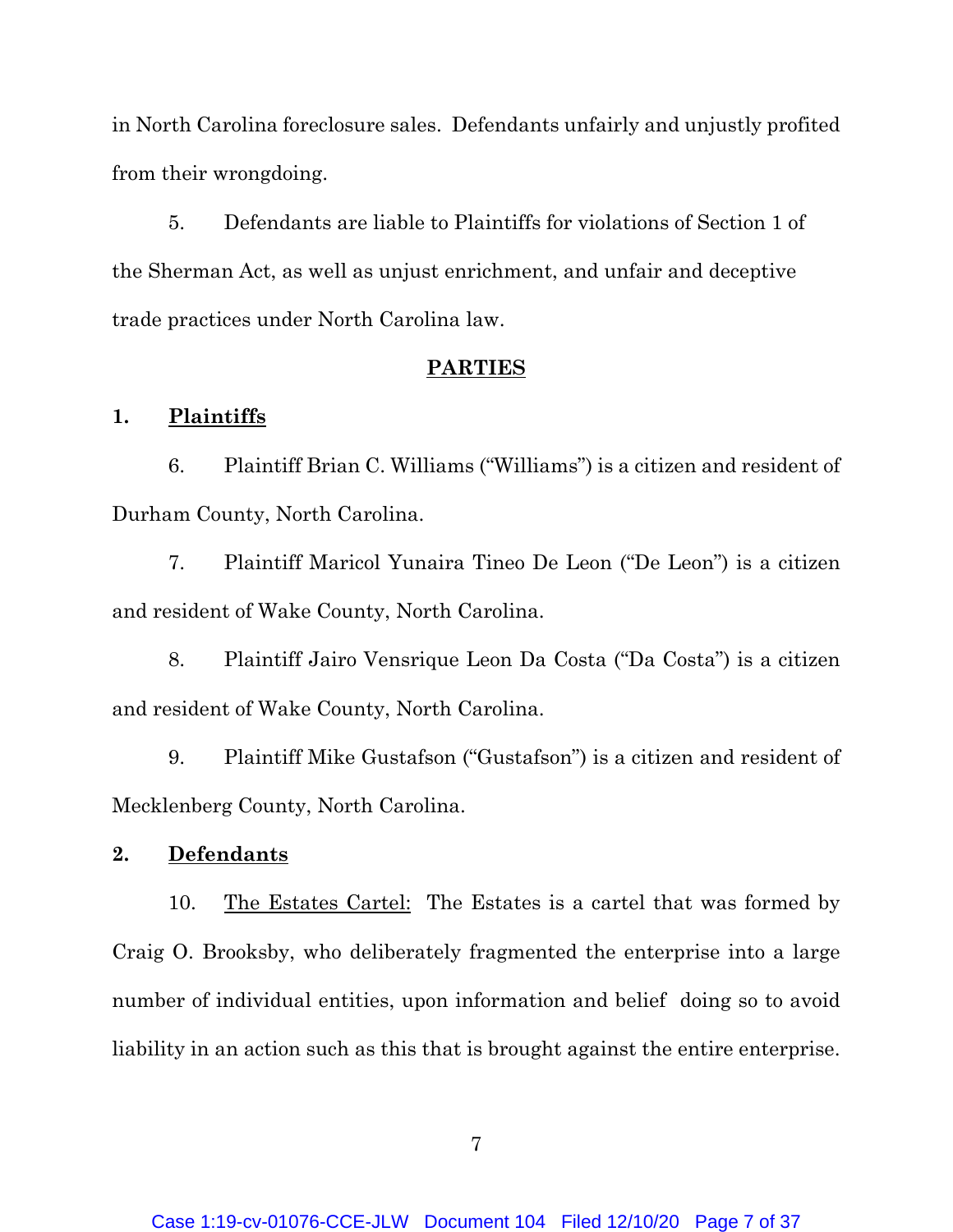Although there are numerous limited liability companies involved, the Estates Cartel is in fact a single entity devised by Brooksby as an "asset protection structure." Brooksby Depo at 83:5-6.<sup>1</sup> While there are over 100 individual entities involved in hundreds foreclosure sales of properties, Brooksby has testified that there were only 58 distinct individuals involved in the buying of homes. *Id.* at 52:3-4. This Complaint divides the Estates Cartel Defendants into four groups: (1) the Brooksby Defendants, (2) the Estates Defendants, (3) the Bidding LLC Defendants, and (4) the Equity Share LLC Defendants. All are collectively referred to as the "Estates Cartel." A chart that details the structure of the cartel is attached as **Exhibit 1.**

11. The Estates Defendants: The Estates Defendants are a series of companies and individuals who are directly associated with the management of the Estates Cartel and the database through which the Estates operates. Information regarding the Estates Defendants is attached as **Exhibit 2.**

12. The Brooksby Defendants: The Estates Cartel was founded by Defendant Craig O. Brooksby. Brooksby has an ownership interest in the Estates Defendants and the Equity Share Defendants through a series of LLCs, principally Avirta, LLC. A list of the Brooksby Defendants is attached as **Exhibit 4.**

<sup>&</sup>lt;sup>1</sup> Copies of relevant pages of the 30(b)(6) Deposition of The Estates, LLC, at which Craig Brooksby was the designated deponent are attached as **Exhibit 3.**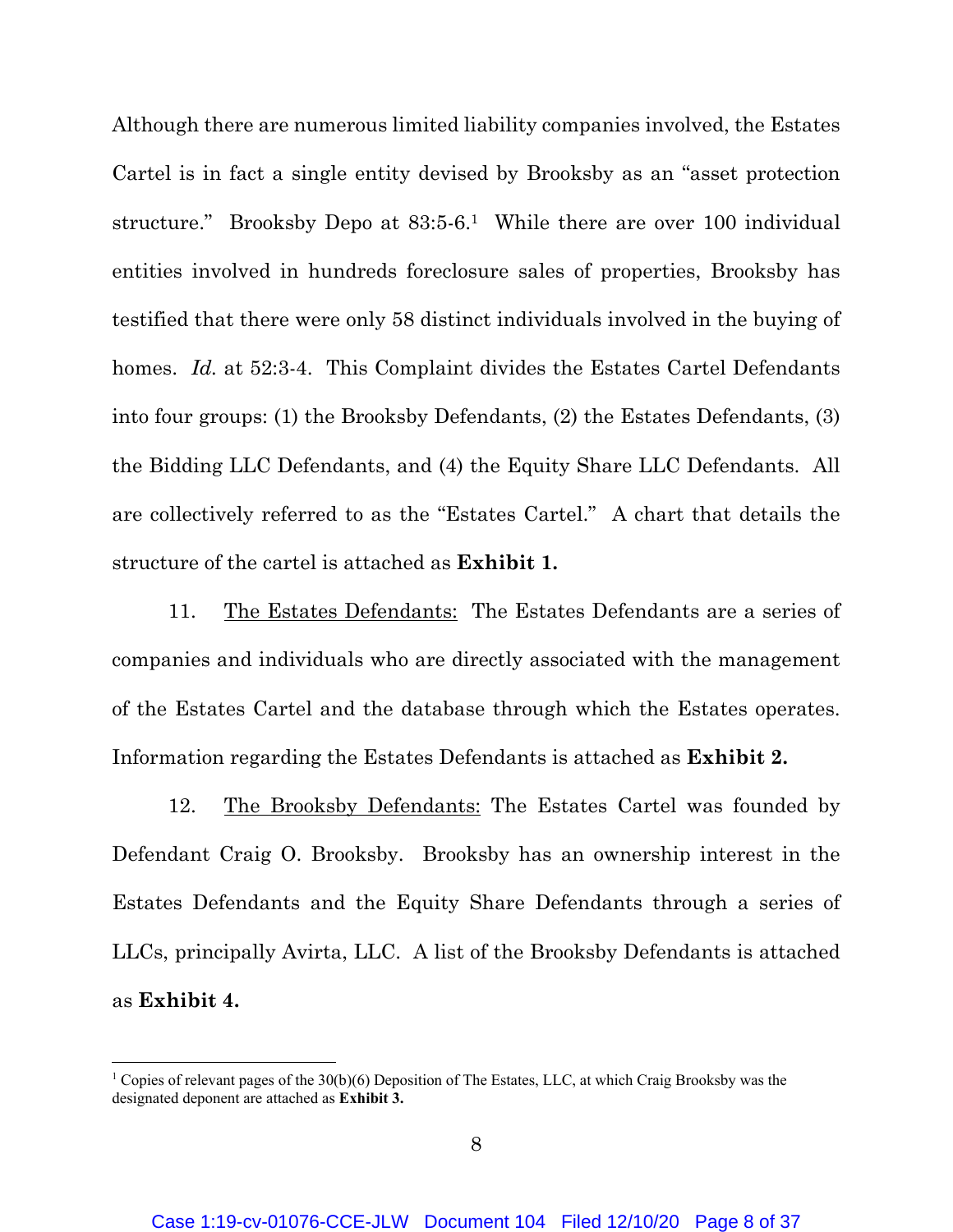13. The Bidding LLCs: Members of the Estates are required to establish separate companies to participate in each foreclosure sale. These LLCs, which are established for the sole purpose of placing a bid and purchasing the property are Bidding LLCs. An Acquisition Assistant and sometimes another Estate representative, as well as the winning bidder, serve as managers. A list of the Bidding LLC Defendants is attached as **Exhibit 5.**

14. The Equity Share LLCs: In the case of "complex" transactions separate LLCs are established, all of which are owned and controlled by the Brooksby Defendants, which are Equity Share LLCs. The Estates Cartel derives profits through the Equity Share LLCs through the sale of the underlying properties. A list of the Equity Share LLC Defendants is attached as **Exhibit 6.**

#### **JURISDICTION AND VENUE**

15. Plaintiffs institute this action under the private enforcement provisions of the Clayton Act, 15 U.S.C. §§ 15 and 16, for damages and to secure injunctive relief against Defendants for violation of Section 1 of the Sherman Act, 15 U.S.C. § 1*.*

16. Plaintiffs invoke the jurisdiction of this Court pursuant to 28 U.S.C. §§ 1331 and 1337 and 15 U.S.C. §§ 15 and 16.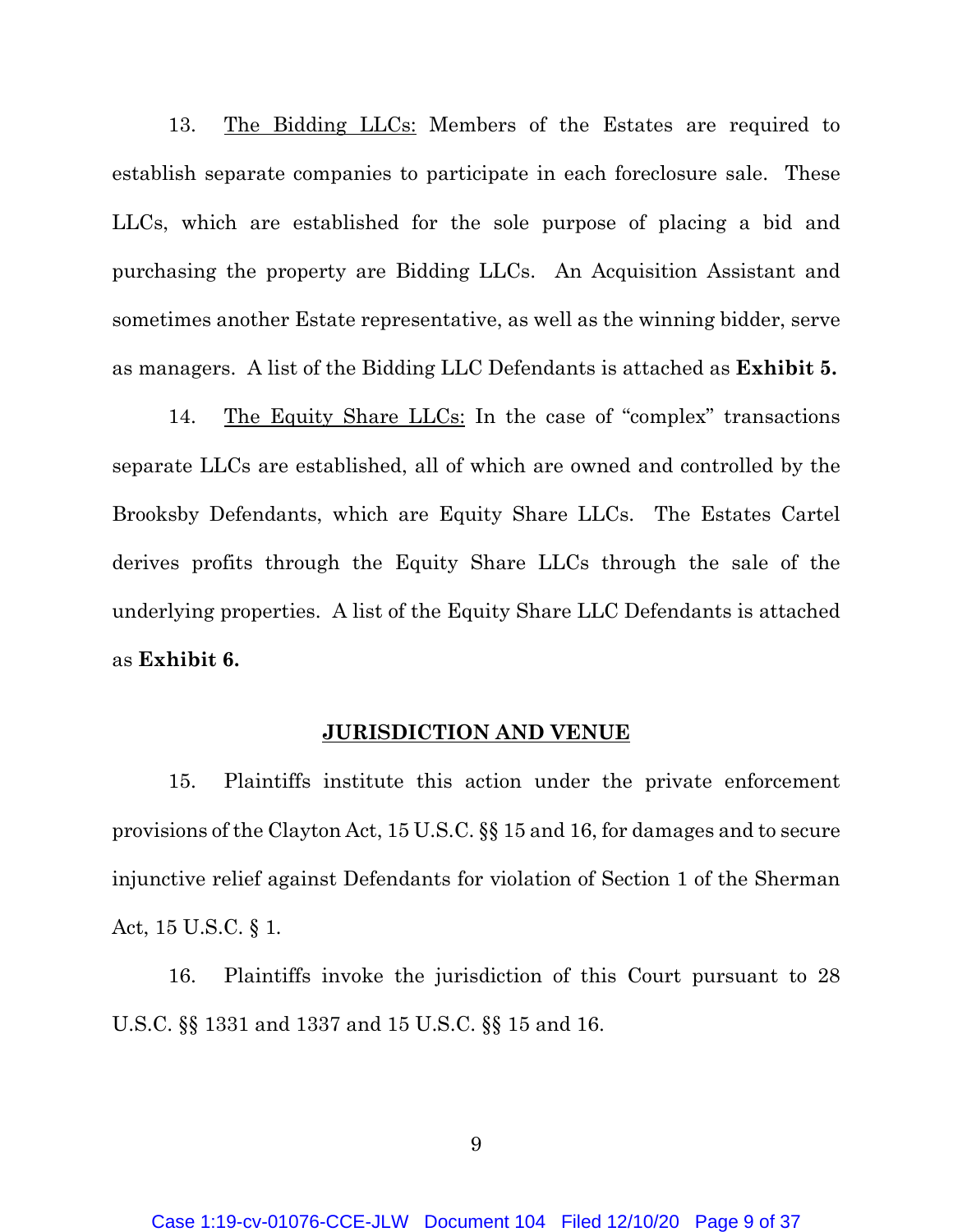17. Plaintiffs further assert supplemental jurisdiction of this Court over the causes of action that arise under the laws of the State of North Carolina, particularly Unfair and Deceptive Trade Practices under Chapter 75 of the North Carolina General Statutes.

18. Venue is proper in this Court pursuant to 15 U.S.C. §§ 22 and 26 and 28 U.S.C. § 1391(b) – (d) because the unlawful practices are alleged to have been committed in this District, Defendants regularly conduct business in this District, at least one Defendant has its principal office in this District, and at least one Plaintiff resides in this District.

#### **FACTS**

### **A. The Estates and Bid-Rigging**

19. The Estates Cartel solicits investments from individuals and businesses across North Carolina to take part in a "system" that coordinates bidding on foreclosures in North Carolina, South Carolina and Texas and teaches techniques that allow members to leverage the state law foreclosure process to convince homeowners to deed their homes to Estates members.

20. The Estates Defendants maintain an online database of properties facing foreclosure nationwide (the "Estates Database"). According to the Timbra, LLC Wholesale Buyer Licensing Agreement (the "Timbra Agreement"), Defendant Timbra provides access to the Estates Database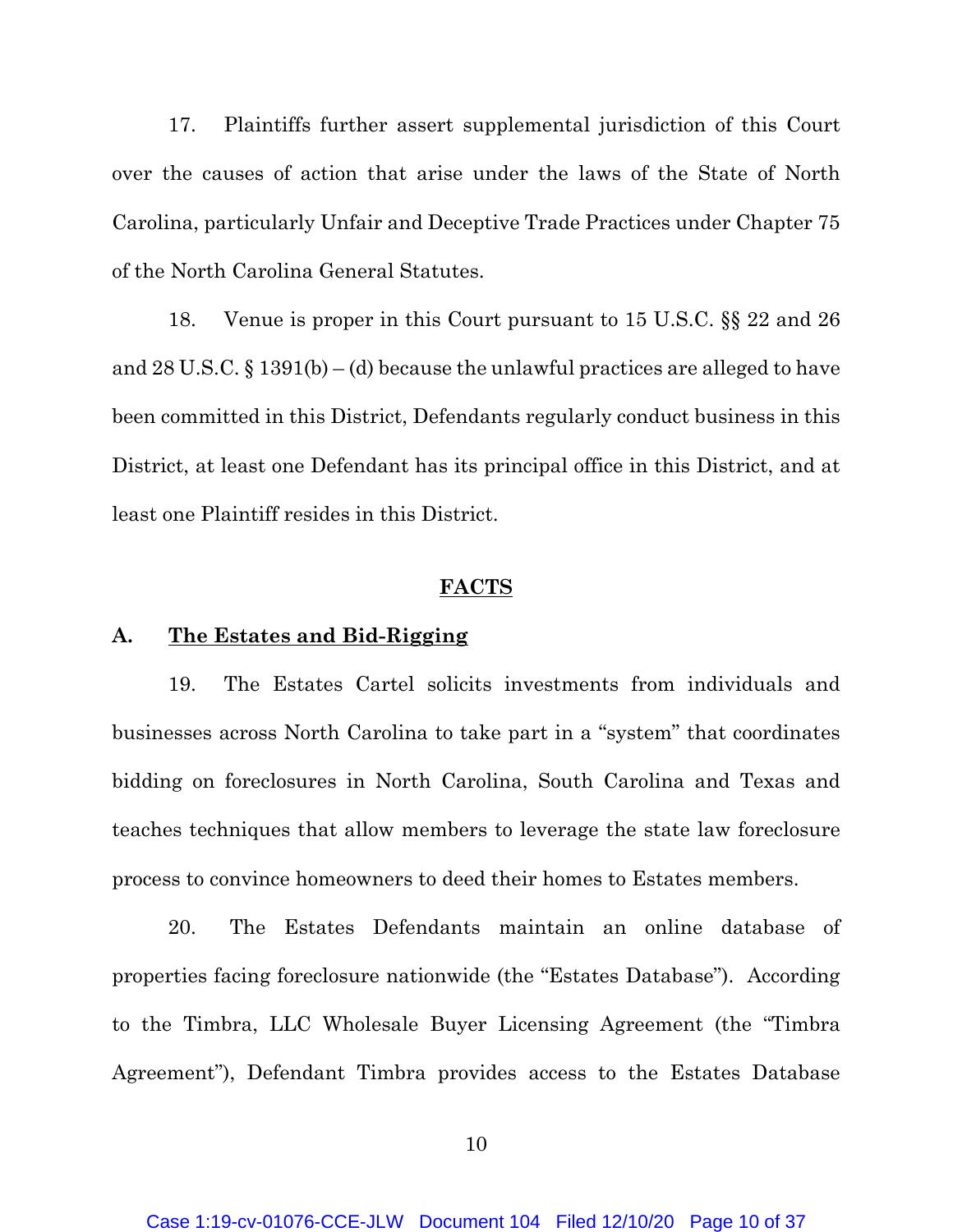through an arrangement with Estates NC and/or Estates UT. The three LLCs appear to be treated interchangeably, or at most there is an oral agreement between them to share this information. A copy of the Timbra Agreement is attached as **Exhibit 7.**

21. Upon information and belief, the Estates Database provides a broad range of real estate and related information that is compiled from public information. The Estates Database includes real estate data along with the Estates Defendants' opinions on the properties.

22. Pursuant to the Timbra Agreement, the Estates Defendants receive the following different types of fees or compensation involved with the acquisition of any property through the Estates Database:

- a. Monthly User Fee a monthly user fee of \$99.97 for the first county and \$50.00 per month for each additional county (since changed to a \$99.97 per month fee for unlimited access);
- b. Acquisition Fee to Timbra Timbra receives an acquisition fee for any properties acquired from the Estates Database;
- c. Profit Splits There are several profit-sharing arrangements between the Estates Cartel and the members, with "simple" transactions – defined as a simple bid with no strategy and simple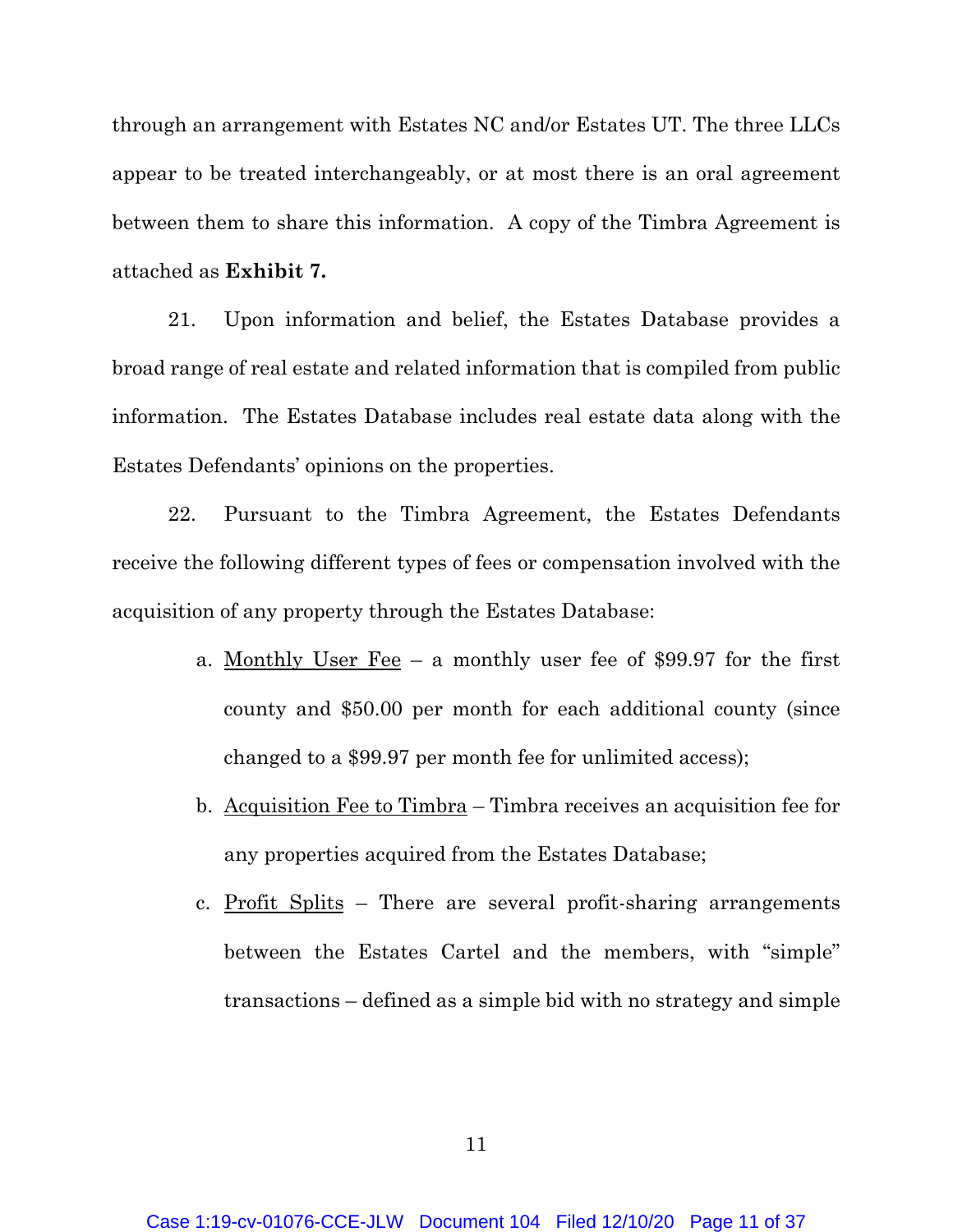offer – having a profit split of 2/3 to the Member and 1/3 to the Estates Defendants.

23. In addition to the profits derived by the cartel through fees paid directly to the Estates Defendants, in the case of "complex" transactions separate LLCs are established, all of which are owned and controlled by the Brooksby Defendants, which are Equity Share LLCs. The Estates Cartel derives profits through the Equity Share LLCs through the sale of the underlying properties.

24. Persons who have contracted with the Estates to obtain information about properties being sold at foreclosure and who agree to bid on those properties through the Estates are referred to in this Complaint as "Members" of the Estates.

25. Members relinquish control over their ability to freely bid on foreclosure properties in exchange for placing bids through the cartel as part of this scheme. Brooksby and other participants "coach" all of the Members through the bidding and acquisition process.

26. Upon information and belief, Members are required to use The Estates Real Estate Group LLC, a brokerage selected by the Estates and owned by Avirta, one of the Brooksby Defendants. If Members want to use another agent and/or brokerage, then Brooksby or the Estates must approve it.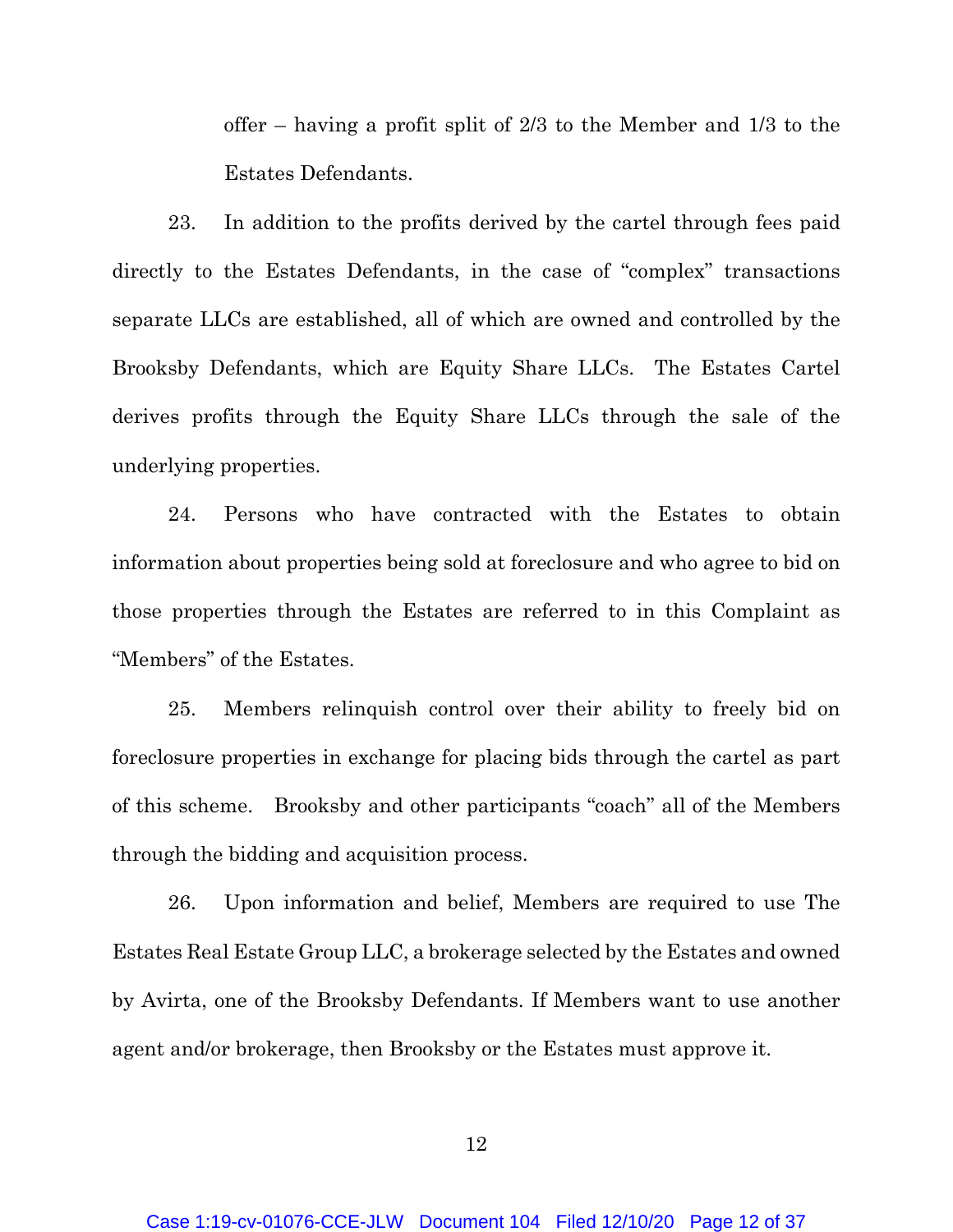27. Upon information and belief, Members are required to use closing attorneys selected by the Estates or seek the approval of the Estates and/or Brooksby to select an alternative attorney.

28. Members of the Estates are required to establish separate companies to participate in each foreclosure sale.

29. Some LLCs are established for the sole purpose of placing a bid and purchasing the property ("Bidding LLCs")

30. Other LLCs, all of which are partially owned by the Brooksby Defendants and controlled by them, are Equity Share LLCs that receive profits through the sale of the acquired properties.

31. Brooksby described this fragmented structure as an "asset protection structure." Upon information and belief this excessively fragmented structure is designed both to mask the involvement of Brooksby and the Estates Cartel in the transactions and to make it difficult to discover the coordinated nature of the bidding at numerous foreclosures*. See* **Exhibit 1.**

32. Through the Estates Database, the Members are given access to multiple properties facing foreclosure.

33. However, under its agreement with its Members, the Estates prohibits more than one Member from bidding on a given foreclosure.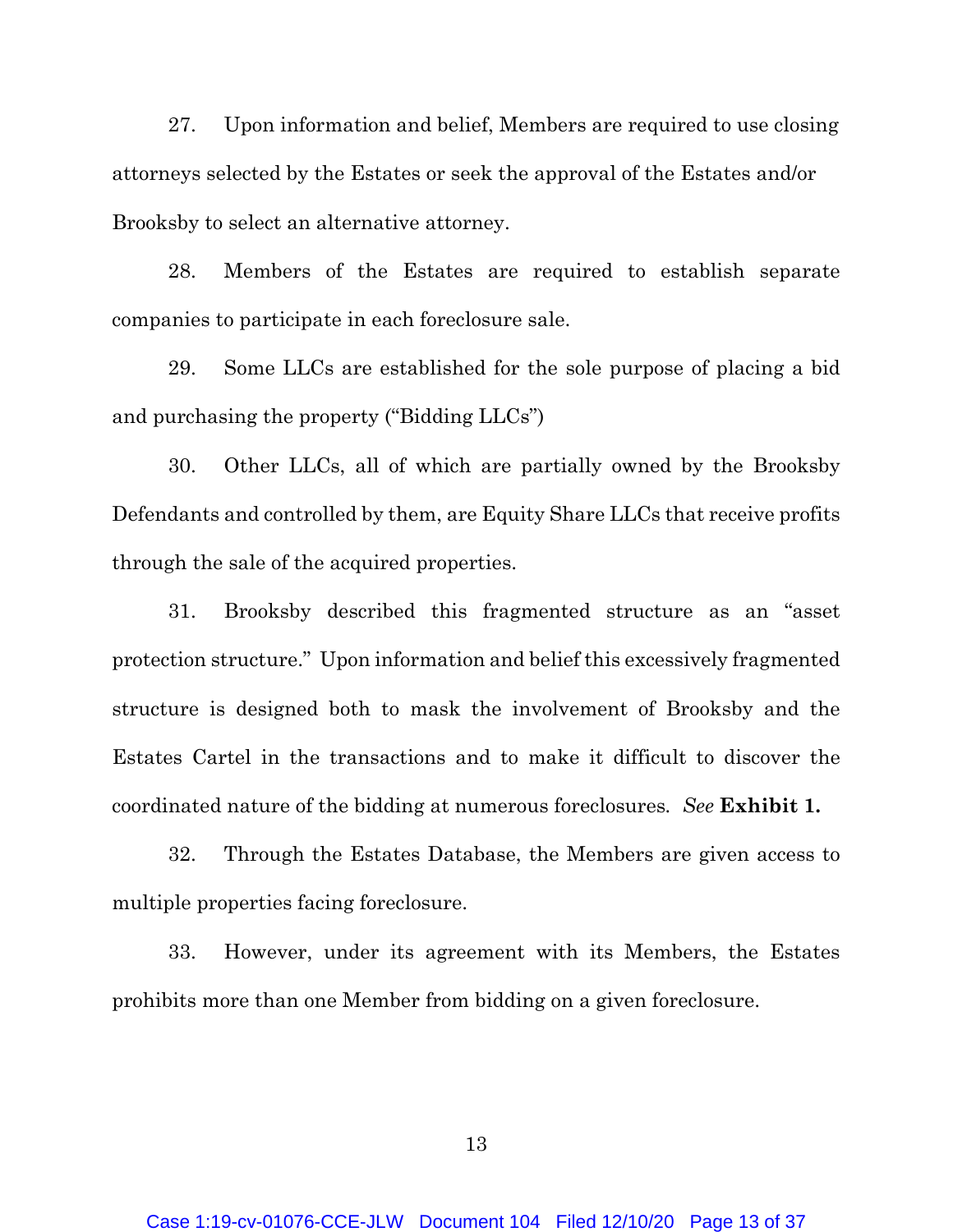34. Carolyn Souther, a Member, has testified under oath in another

proceeding that all Members enter into a non-compete agreement.2

35. Christian Werness, a former Estates member, described this in a

declaration filed in this matter:

The Estates maintains a database of foreclosures in North Carolina as well as other states. The database is compiled from public information, but also includes assessments of the various properties. Members who are interested in bidding on properties indicate that interest in the database. **As members of the Estates we expressly agreed that only one member of the Estates could bid on any one property, and that we would coordinate our bidding through the Estates' database**. This was a standard practice of the Estates, and I am aware of this coordination of bidding happening in dozens of foreclosures. Craig Brooksby was the founder of the Estates, and personally told me that only one Estates member could bid at any given foreclosure.

Werness Declaration at ¶¶ 4-5 (ECF No. 65) (emphasis added).

36. In her deposition, Souther described the bid-rigging process in

some detail:

Q. Is there any requirement if you get information on a property from The Estates database, that you tell The Estates that this is where you learned about it?

A. Yeah, if I find a property through The Estates, then I am going to pay a finders fee for that, that's part of my commitment to them.

 Q. *And part of your commitment is that you're not going to bid on a property with another Estates member, against another member?* 

<sup>2</sup> Copies of relevant portions of Carolyn Souther's deposition are attached as **Exhibit 8.**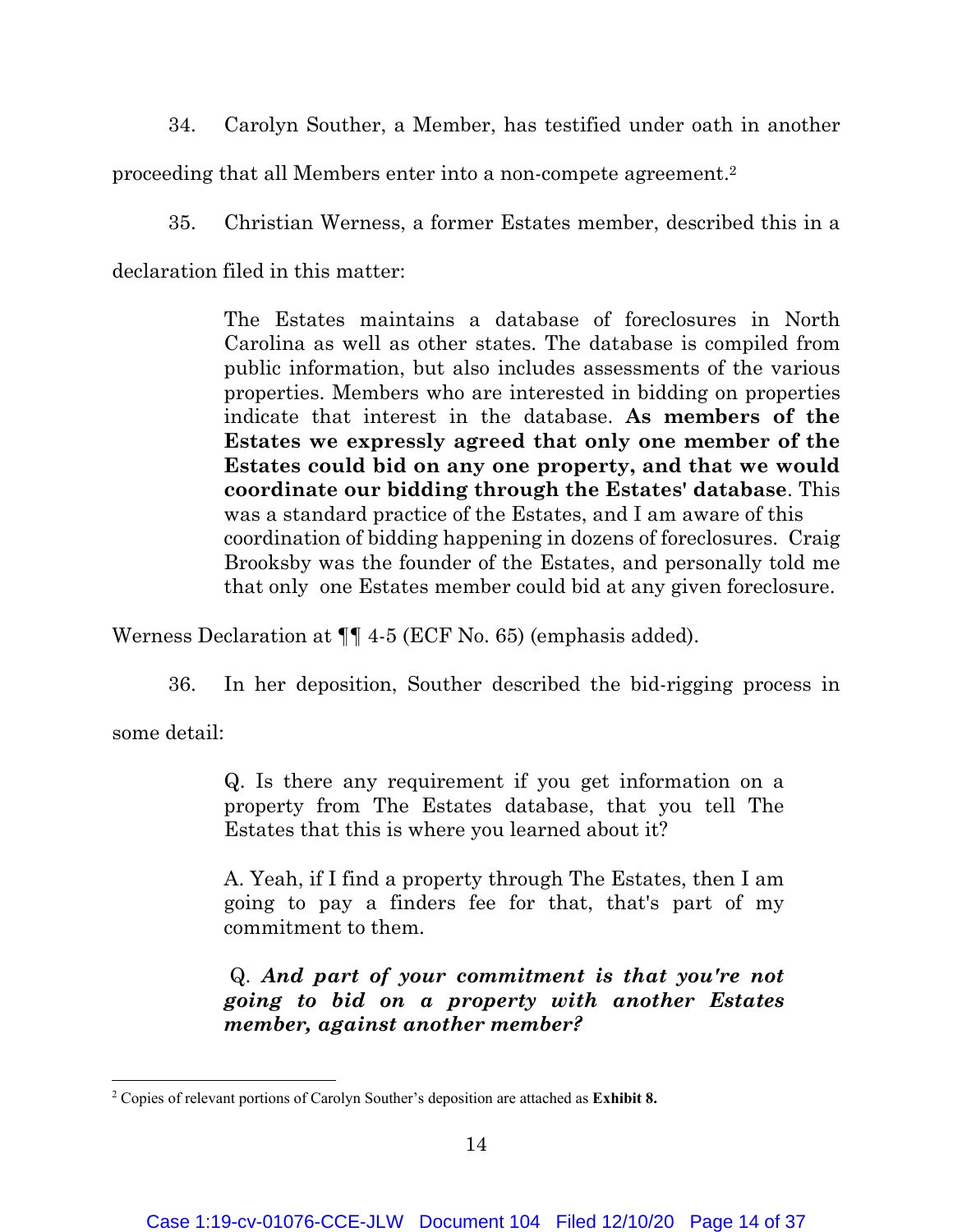A. *Right.*

…

…

A. *I will not bid against someone else bidding on The Estates. If somebody else finds the property, I will not go in and bid against them.* 

Q. *Is that something that you're prohibited from doing?*

A. *It's an agreement that we make within The Estates.*

A. *If I did want to bid on it, I would call that person, and I have, to say are you still interested in this particular property, in which case they might say, no, I'm not, and go for it. And I'll say okay. Or they'll say, I am. And I'll say, let me know if you decide against it.* 

Souther Deposition 59:6-16, 102:12-18, 102: 21-103:2 (emphasis added).

37. She also testified:

Q. Do[es] [The Estates] have to approve, saying yes, no, you can go bid on this property because they cleared it in terms of the other investors?

A. *Again, we don't cross bids. If someone is interested in a property, I'm not going to bid against them, or will they bid against me. That's probably within the organization.*

Souther Deposition at 99:16-23 (emphasis added).

38. There is constant communication about who is bidding on what

property: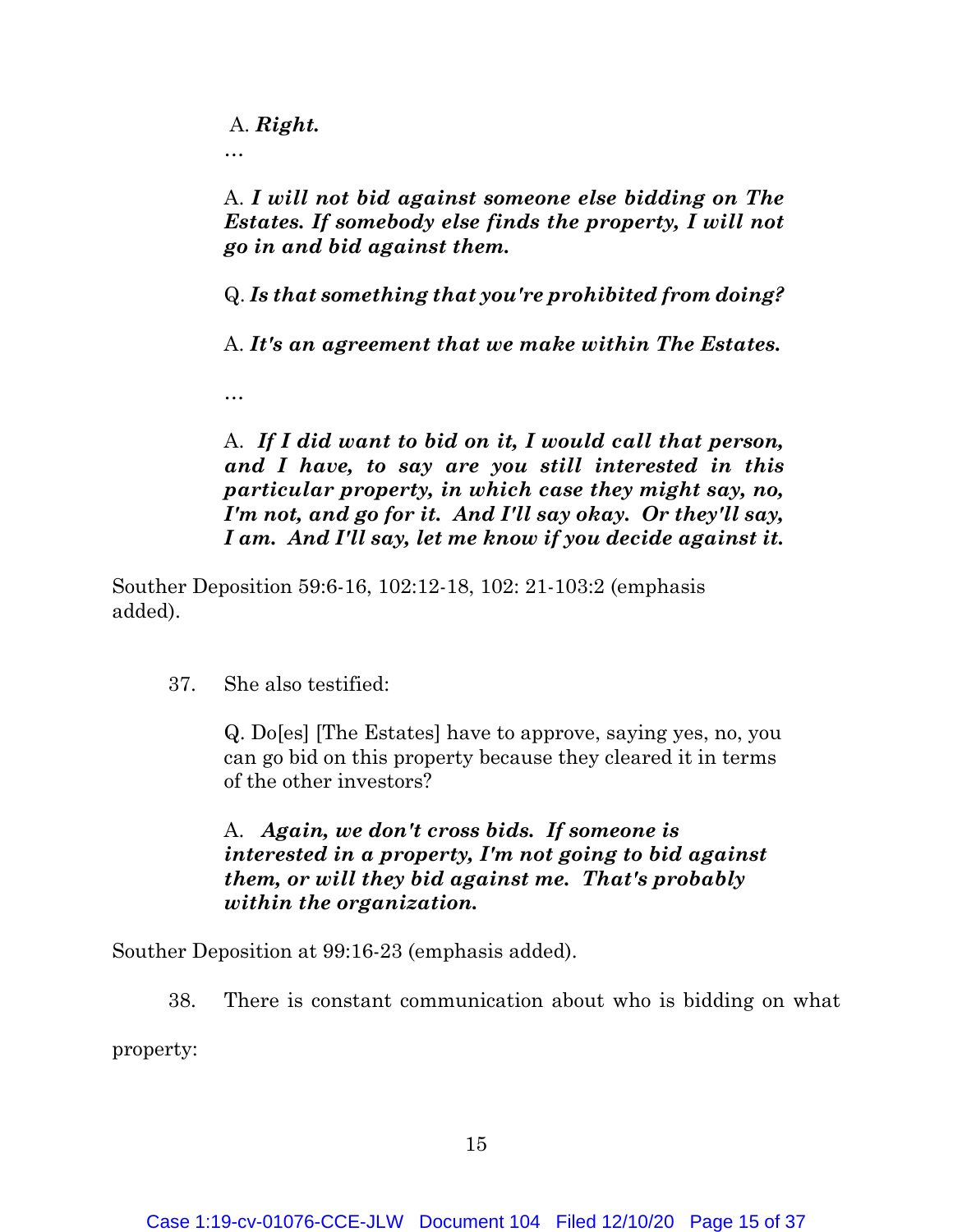A. Again, we talk a lot, so we know who is working on what properties. That's one of the reasons for having our meetings*. We talk about what properties, so if someone brings up a specific property, we understand that's the one they are pursuing.* 

Q. Does The Estates itself offer advice; in other words, in our opinion, a good price to bid on this property would be X?

A. Sure, we all offer advice.

Souther Deposition  $58:25 - 59:5$ ,  $60:7 - 10$  (emphasis added).

39. Founder Brooksby described how bidders coordinated with him

and with the Acquisition Assistants through the Estates Database:

If -- if Client A wanted to buy a property ]and they clicked "buy it" and they inserted the amount they were willing to pay and what they wanted to bid and all of the things they wanted to do with that property, then that would come to us on the backside so that we knew they were interested in that property. And then they could come in and talk to us and say, okay, well, what's the best way to buy this property, how much money.

Brooksby Depo. at 59:12-20.

…

40. He went on to say:

Q. All right. So what would happen when two people clicked "buy it"?

A. It would go to the acquisition assistant, and the acquisition assistant would have -- when they filled out the buy-it button, it would say how much they were willing to buy the property for. It would say -- it would say, here is your comp value, and here is -- it would ask how much are you willing to bid,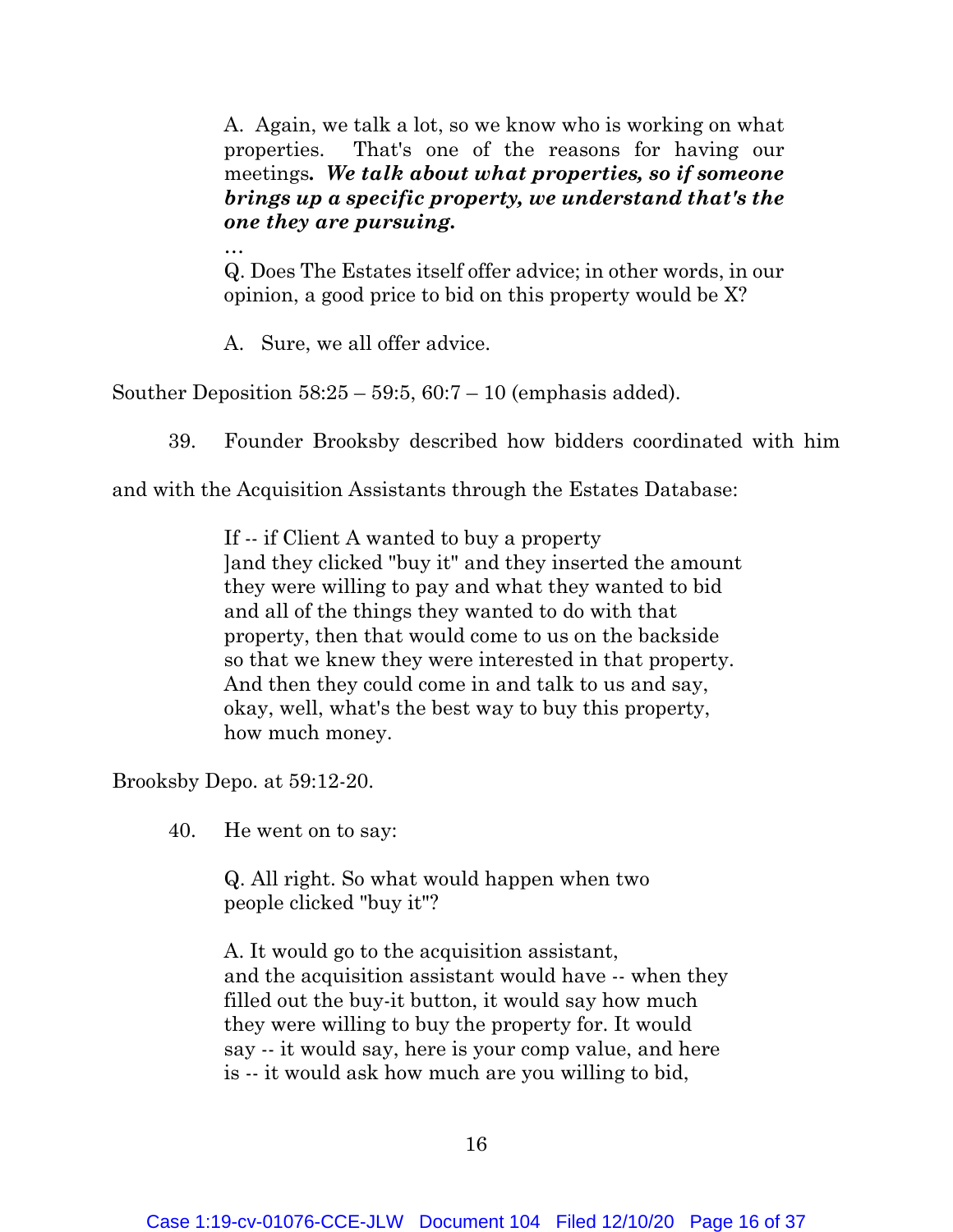and it would say we are going to bid this amount. So the acquisition assistant would know how much that individual was willing to bid to buy that property, and so she may be able to see, okay, Susie was willing to pay 102,000, where Johnny was willing to pay 110,000.

*Id.* at 63:18 - 64:6

41. Once it is determined which Member of the Estates will be the winning bidder on a particular piece of property, the bid deposit is paid to the Estates.

42. The Estates member who is chosen to bid on a particular property sets up a Bidding LLC for the purpose of making the bid. *See id.* at 118:5-7.

43. The Acquisition Assistants choose the winning internal bid and serve as a manager of the Bidding LLC for the winning bidder. *Id.* at 235:15- 16.

44. Bid funds are then paid to La Rochelle LLC – another Brooksby controlled entity. The Acquisition Assistants then use the funds deposited in the La Rochelle account to place a bid on behalf of the winner of the internal auction.

45. Upon information and belief, there are currently two "Acquisition Assistants" – Tonya Newell, and Lynn Pinder.

46. Defendant Tonya Newell is an "Acquisition Assistant." Newell's job is to serve as a manager of Bidding LLCs, attend foreclosure sales and place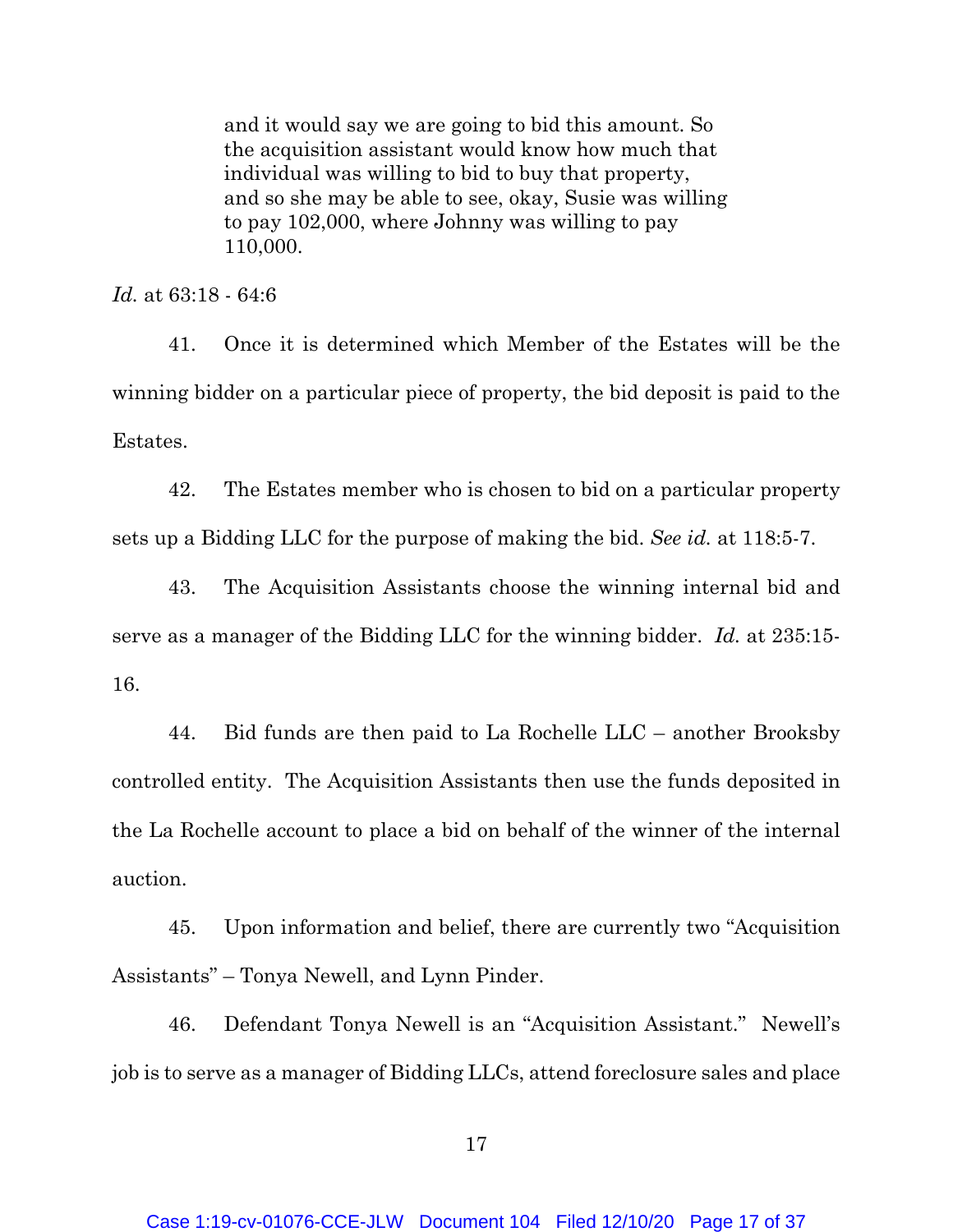the sole bid for the Member who was chosen as the bidder for that particular property.

47. Defendant Lynn Pinder is another "Acquisition Assistant." Pinder's job is to serve as a manager of Bidding LLCs, attend foreclosure sales and place the sole bid for the Member who was chosen as the bidder for that particular property.

48. By having Newell and Pinder place bids through the Bidding LLCs, the Estates ensures that its bid-rigging arrangement will be successful and that only one bidder may bid through the Estates.

49. Upon information and belief, both Newell and Pinder receive commissions if the bid placed by Newell is successful.

50. Brooksby confirms this, noting that the only way an Estates member who did not bid through the Estates Database could purchase property was to "go around the acquisition assistant and go to the county themselves and bid at the county." *Id.* at 65:14-16. However, Brooksby could not recall any time that this ever happened. *Id.* at 74:15 – 75:1.

### **B**. **The Nature of the Conspiracy**

51. All of the Defendants have participated as co-conspirators of the Estates Cartel and have performed acts in furtherance of the conspiracy. All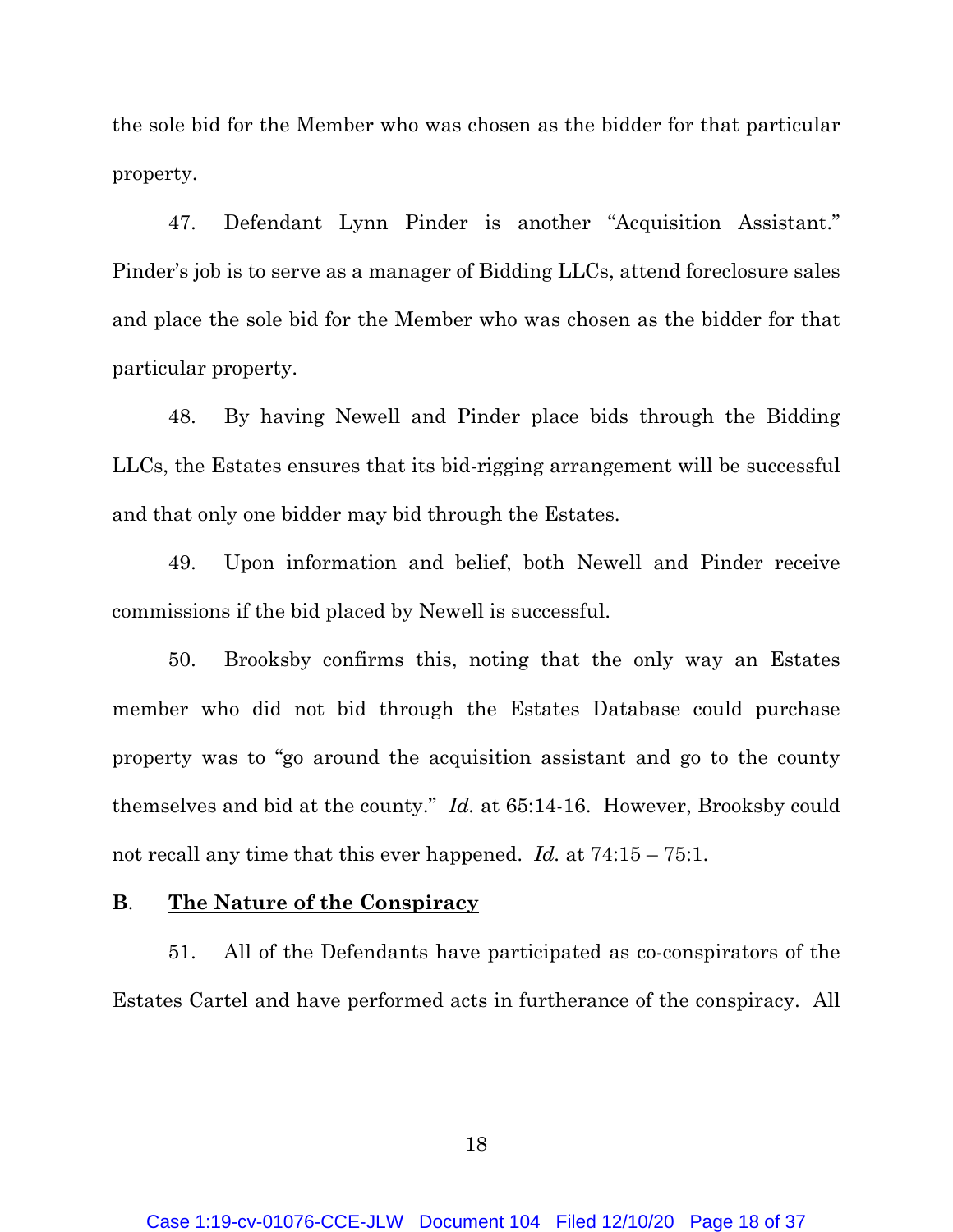Defendants are jointly and severally liable for the acts of their co-conspirators whether or not they have been named in this Complaint.

52. The Defendants entered into a contract or contracts and engaged in a combination in restraint of trade including, but not limited to, purchasing membership in the Estates Cartel, paying fees to the Timbra website/database, paying profits to the cartel through the Equity Shares and/or working in concert to bid (or refrain from bidding) on foreclosure properties.

### **C. The Foreclosures and Bidding**

53. The Plaintiffs owned homes in North Carolina that were sold in foreclosure proceedings to a member, or to an entity created by a member, using the services provided by the Estates Defendants.

### *i. The Williams Foreclosure*

54. Plaintiff Brian Williams owned a townhome located at 344 Red Elm Drive, Durham, North Carolina (the "Williams Home").

55. The townhome went into foreclosure after he failed to pay money owed to his homeowners' association, and the Williams Home was sold at foreclosure on May 23, 2019.

56. The Williams Home was listed in the Estates Database.

57. Upon information and belief five estates members submitted competing "Buy it" requests on the Williams Home: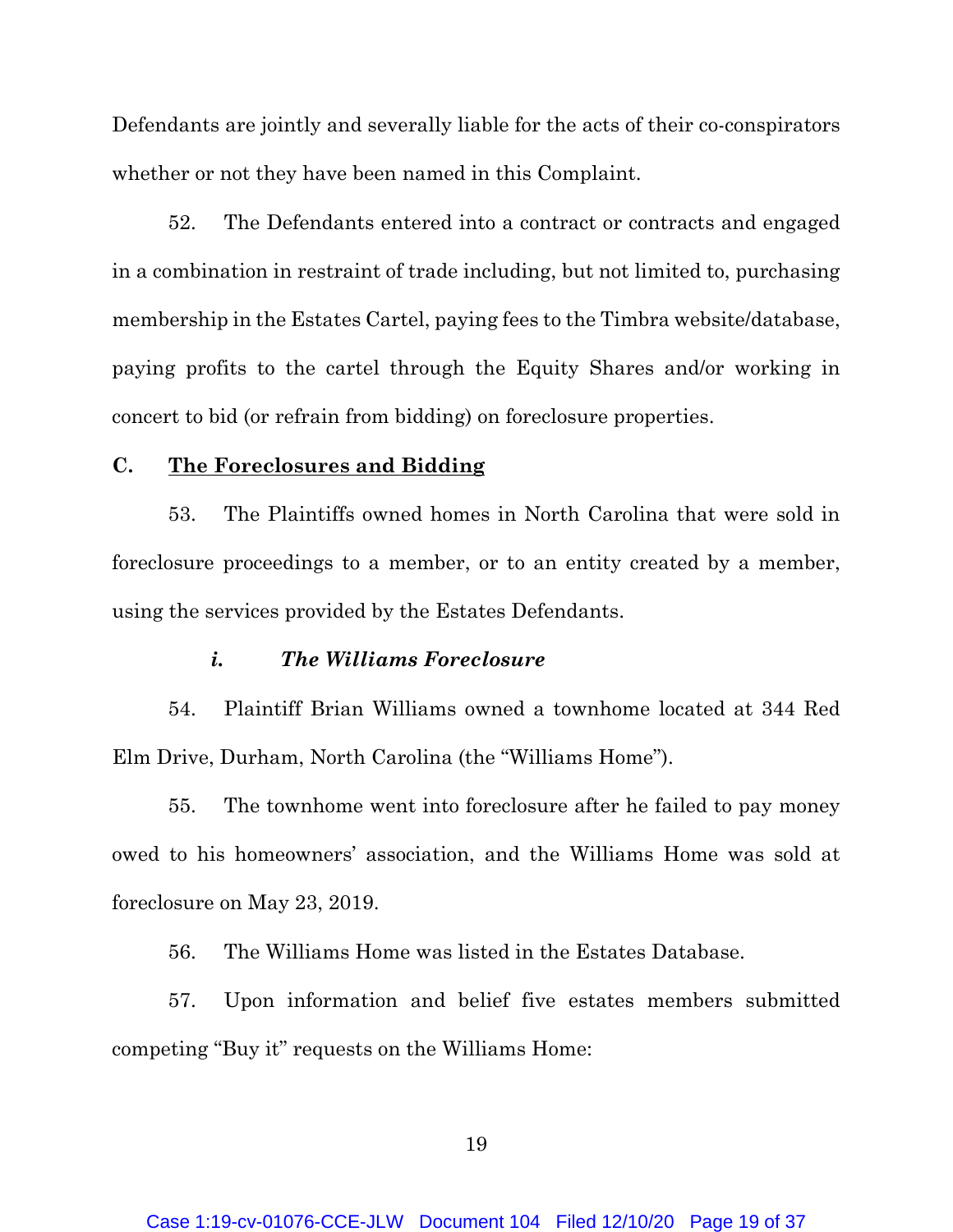a. First Position: Keith Fiskum

b. Second Position: Randy Mews

c. Third Position: Tatsiana Shtal

d. Fourth Position: Jason Spencer

e. Fifth Position: Mbeja Lomotey

58. Upon information and belief Defendant Versa Properties, LLC ("Versa") the Bidding LLC formed by Mbeja Lomotey, was designated to bid at foreclosure.

59. Versa was the high bidder at the foreclosure sale of the Williams Home.

60. Acquisition Assistant Tonya Newell placed the bid and paid a deposit on the Williams Home on behalf of Versa.

61. On or about August 2, 2019 Versa purported to assign its bid to Red Tree Holdings LLC ("Red Tree").

62. Upon information and belief, Red Tree is an "Equity Share LLC' in which one of the Brooksby Defendants has an ownership interest.

63. Upon information and belief, the purchase of the Williams Home by Versa, the bid placed by Newell, and the assignment to Red Tree were all acts taken pursuant to a bid-rigging scheme propounded by the Estates Cartel.

### *ii. The DeLeon Foreclosure*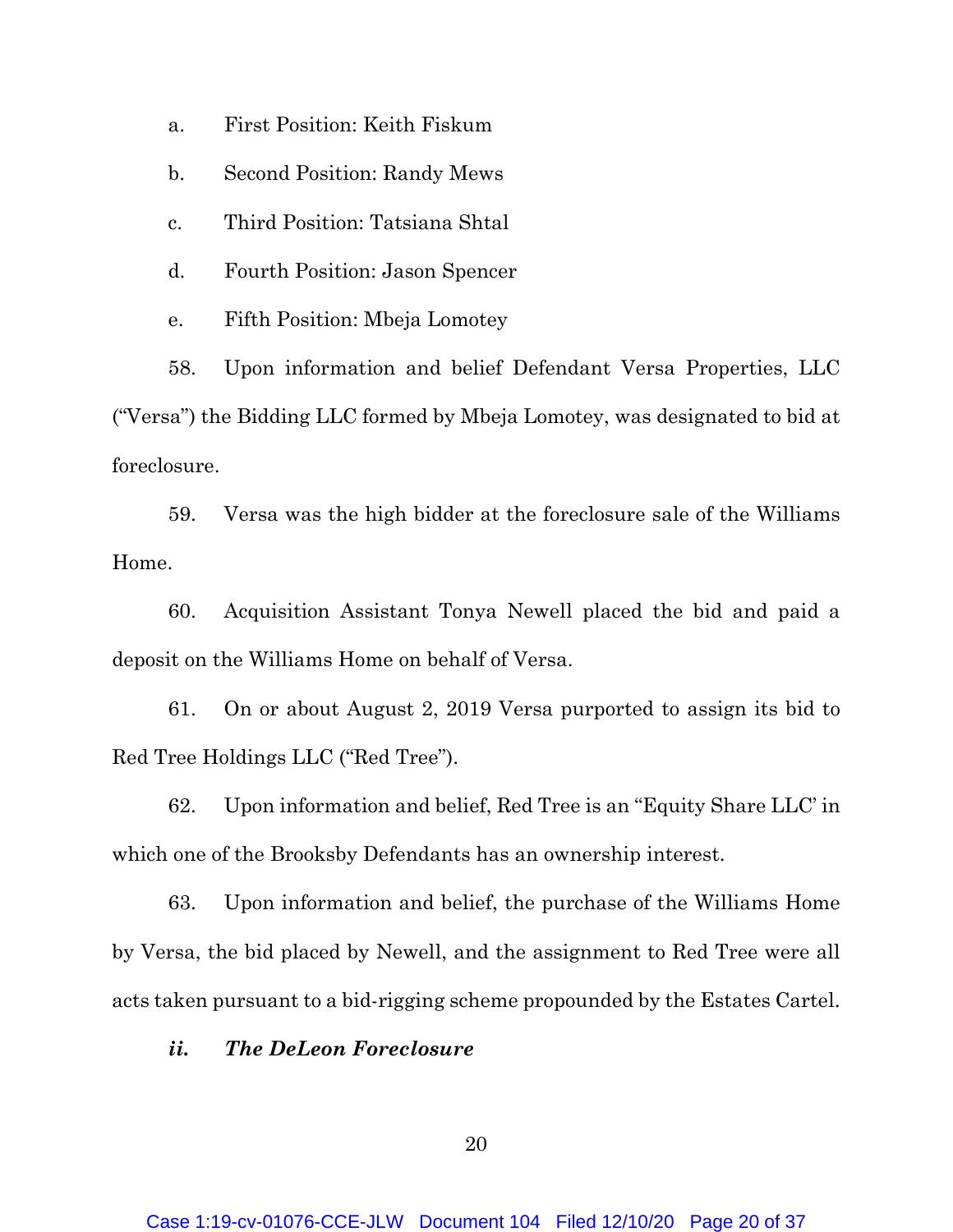64. Plaintiffs De Leon and Da Costa own a townhome located at 3435 Archdale Dr. Raleigh, North Carolina (the "DeLeon Home").

65. The townhome went into foreclosure after they failed to pay money owed to their homeowners' association, and the De Leon Home was sold at foreclosure on May 23, 2019.

66. The De Leon Home was listed in the Estates Database.

67. Upon information and belief Defendant Maldives, LLC ("Maldives") the Bidding LLC formed by Estates member Mbeja Lomotey, was designated to bid at foreclosure.

68. Maldives was the high bidder at the foreclosure sale of the De Leon Home.

69. Acquisition Assistant Newell placed the bid and paid a deposit on the De Leon Home on behalf of Maldives.

70. Upon information and belief, the purchase of the De Leon Home by Maldives and the bid placed by Newell were all acts taken pursuant to a bid-rigging scheme propounded by the Estates.

#### *iii. The Gustafson Foreclosure*

71. Plaintiff Mike Gustafson owns a home located at 12722 Vantage Point Lane, Huntersville, North Carolina (the "Gustafson Home").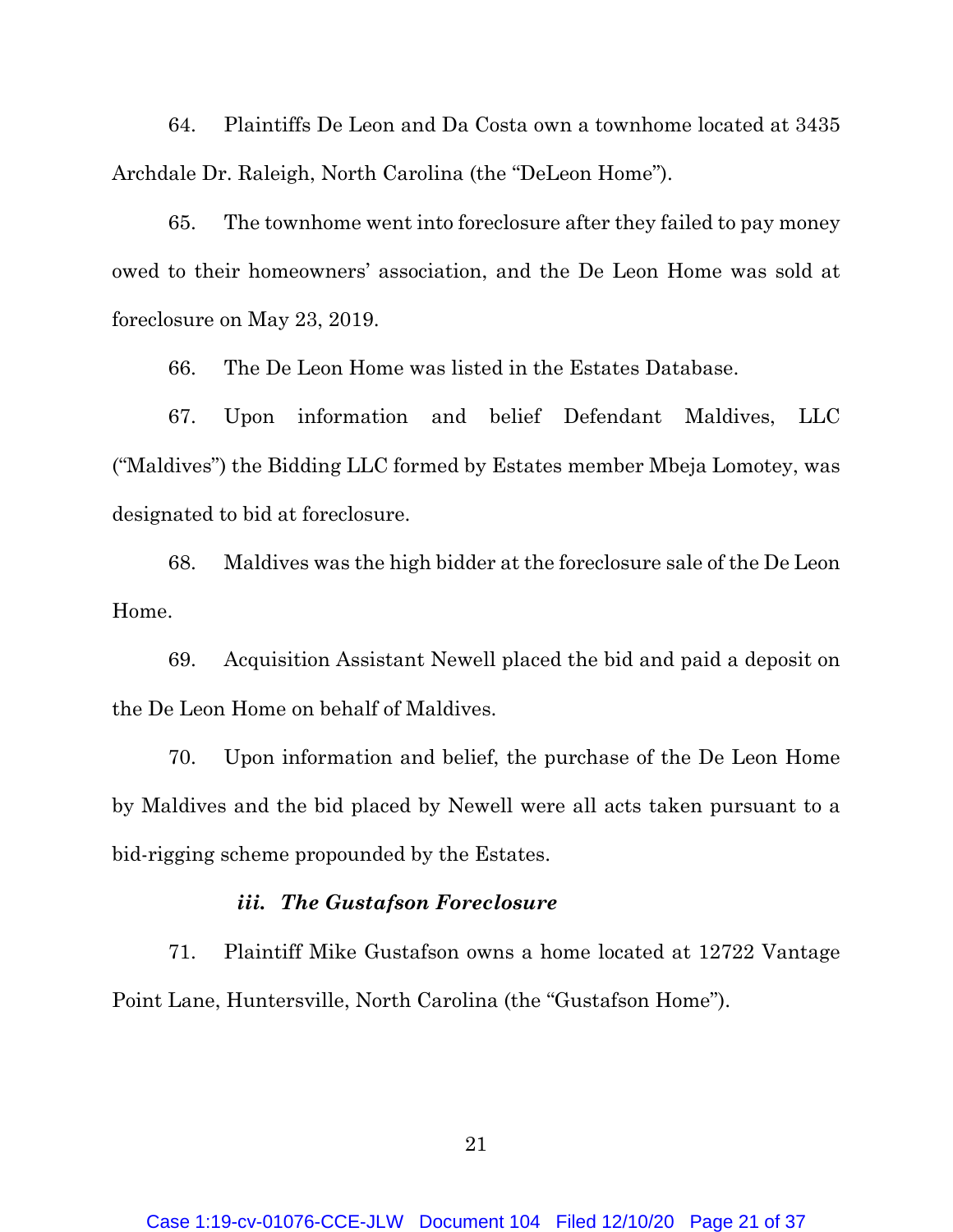72. The home went into foreclosure after he failed to pay money owed to his homeowners' association, and the Gustafson Home was sold at foreclosure on June 25, 2020.

73. Upon information and belief, the Gustafson Home was listed in the Estates Database.

74. NC-Bidding 2, LLC ("NC-Bidding") the Bidding LLC formed, upon information and belief, by Estates member Michael Tripp, was designated to bid at foreclosure.

75. NC-Bidding was the high bidder at the foreclosure sale of the Gustafson Home.

76. Acquisition Assistant Lynn Pinder placed the bid and paid a deposit on the Gustafson Home on behalf of NC-Bidding.

77. Upon information and belief, the purchase of the De Leon Property by NC-Bidding and the bid placed by Pinder were all acts taken pursuant to a bid-rigging scheme propounded by the Estates.

#### *iv. Carolyn Souther*

78. Defendant Carolyn Souther plays a unique role within the cartel. Because of the excessively fragmented structure, she is not an employee of the Estates LLC. Rather, upon information and belief she is hired by individual members and LLCs on a case-by-case basis.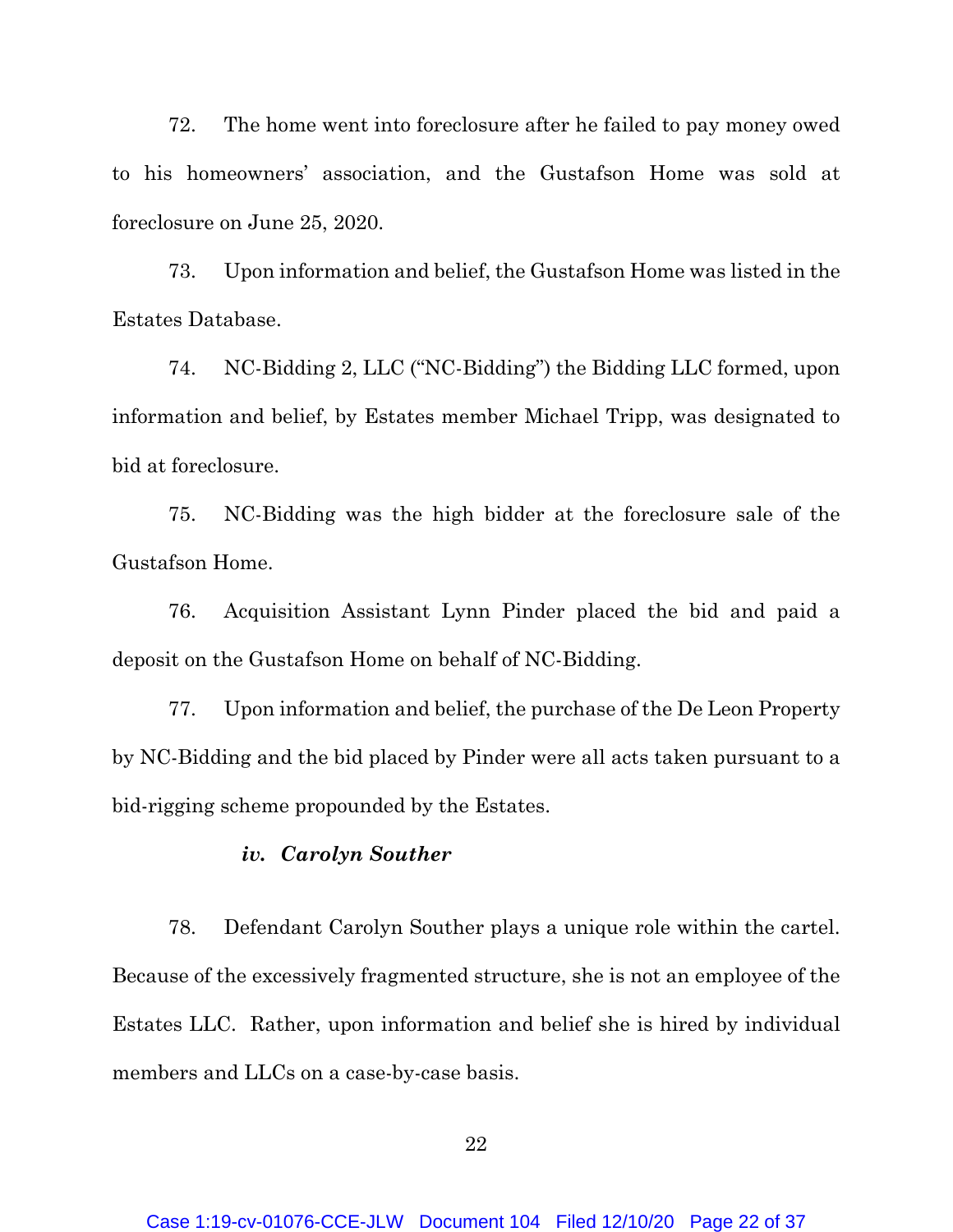79. In addition, upon information and belief, she serves as a manager of some of the Bidding LLCs, filling a role similar to that of an Acquisition Assistant.

80. Souther serves as an agent of the cartel and is often the first contact that a homeowner has.

81. For example, first notice Mr. Williams received of the sale was an official-looking document, dated June 26, 2019, called "Notice to Respond," tacked to his door by Carolyn Souther, who, upon information and belief, was working on behalf of the Estates. The document recites a series of supposed obligations, obligations that the Plaintiff does not have to the high bidder at a foreclosure sale. A copy of the Notice to Respond is attached as **Exhibit 9.**

82. Souther added a hand-written note to the bottom: "I represent the investor who recently won your home in the HOA foreclosure action. I may be able to help you stay in your home. *Please call me ASAP to avoid legal proceedings.*"

83. Likewise, the first notice Ms. De Leon and Mr. Da Costa received was an identical notice, dated June 26, 2019, with a nearly identical handwritten note.

84. In her deposition, Souther testified that she had presented similar notices to other owners of homes that Estates Members had bid on, and that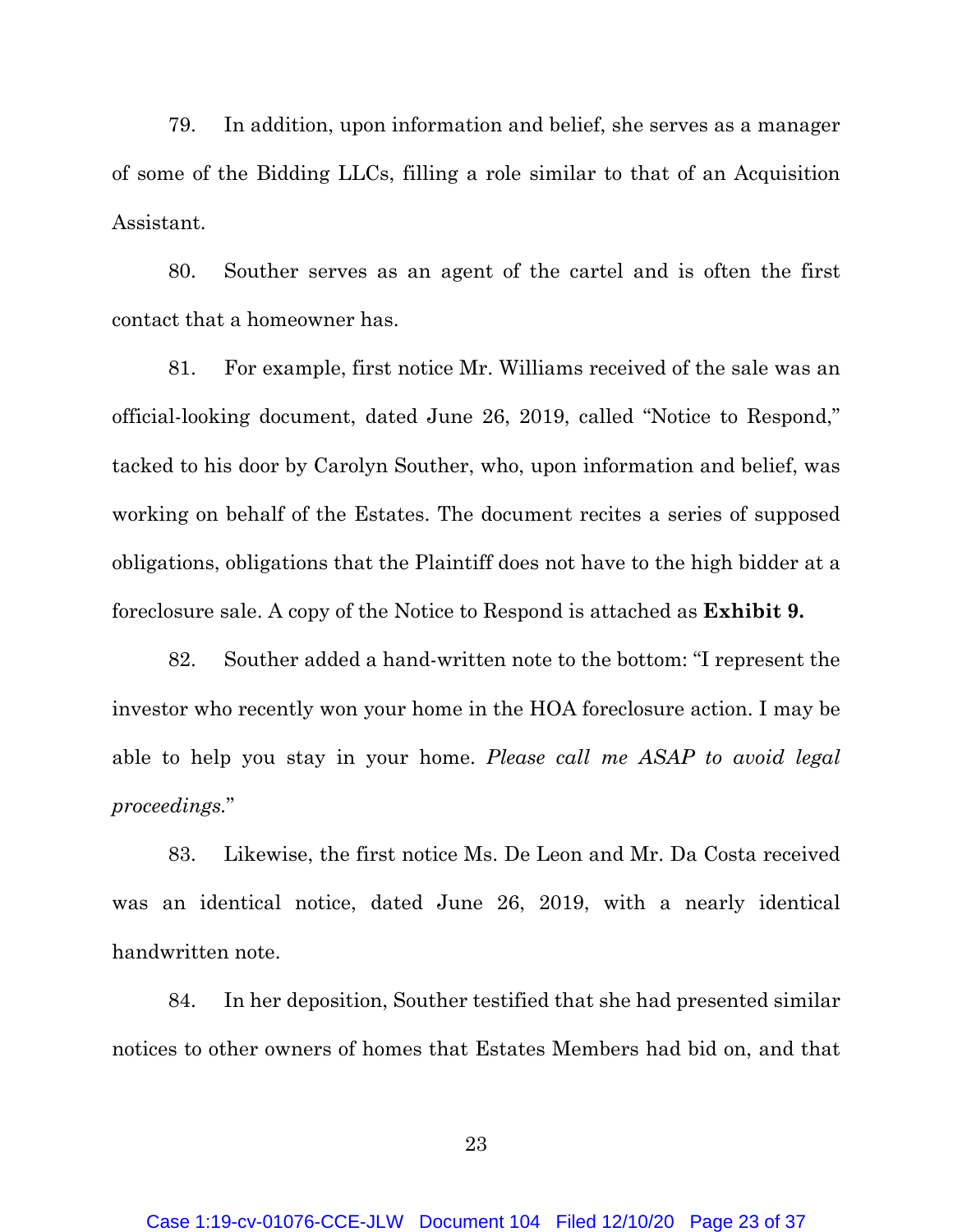she had written "something similar" on each notice. Souther Depo. 77:23 – 81:20.

85. Although in both cases she claimed to "represent" the "investor," Carolyn Souther is neither a North Carolina licensed real estate broker nor a North Carolina licensed attorney.

86. In both the Williams and De Leon cases, Carolyn Souther made several attempts by both phone calls and text messages to demand a five-figure amount in exchange for the Bidding LLC walking away from its foreclosure bid.

87. In both cases, the "Notices", which were drafted by attorney Stephanie Cooper Roberts, misstated the law, claiming that, even though the Bidding LLC had never paid its bid, the owners were nonetheless required to "vacate the property within 10 days." But, at the time this "Notice" was sent to the owners of the property, they had every right to live there.

88. In the case of Mr. Gustafson, over a year later, Ms. Souther did not use the Cooper notice but instead communicated similar deceptive information in person and through text messages.

89. In all of these cases, Souther used this false threat of eviction in an effort to extract money from the homeowners.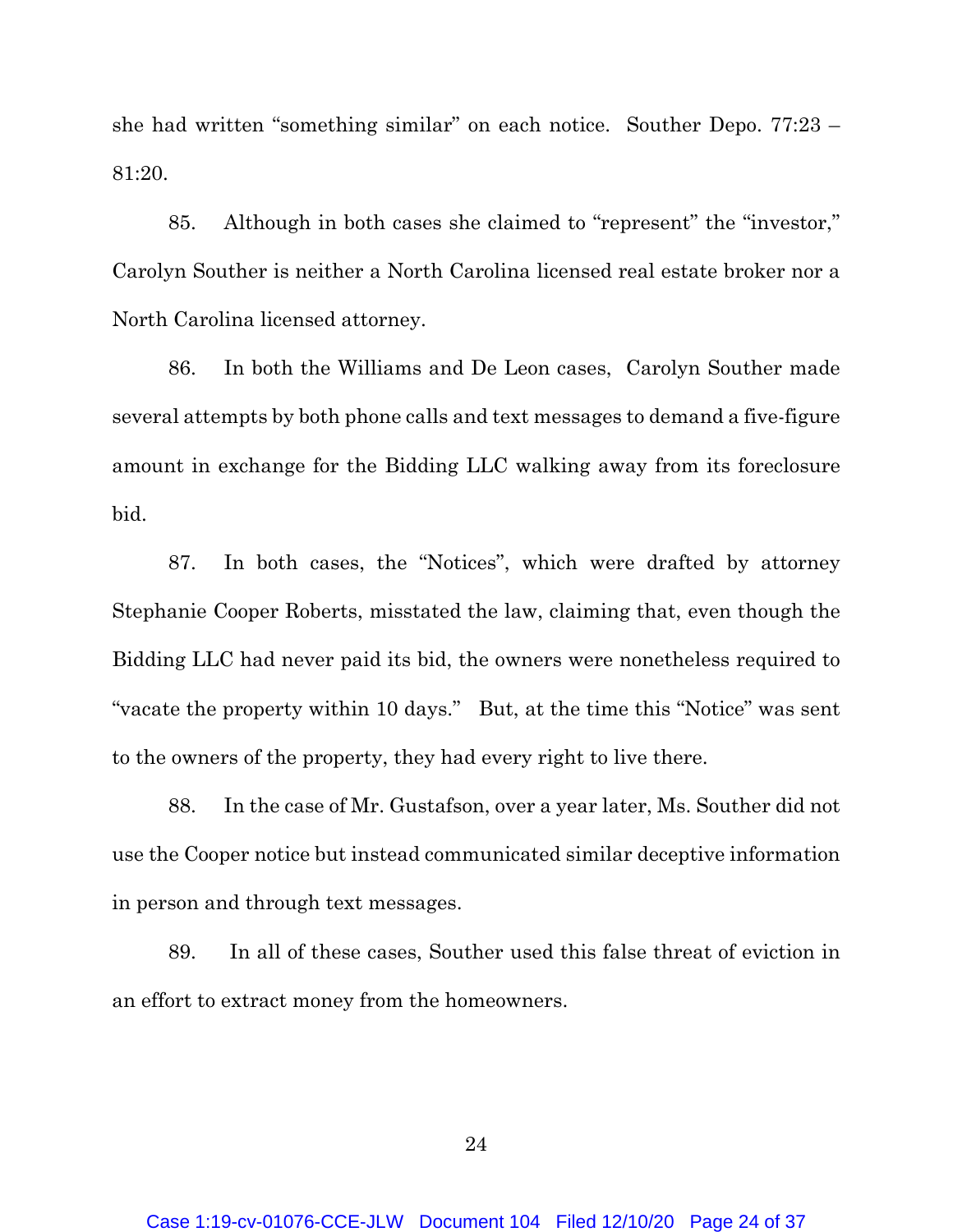90. This is apparently a "technique" taught through the Estates, and upon information and belief the "services" performed by Souther are supervised by Brooksby and are a "benefit" provided to Estates members.

91. In the Gustafson case, Souther went further. According to pleadings filed by Diana Coada, the trustee in Mr. Gustafson's foreclosure, Ms. Souther convinced Mr. Gustafson's ex-wife to deed her half interest in Gustafson's \$250,000 home to Carissa, LLC, which is upon information and belief a Bidding LLC, for a \$10,000 payment.

92. Ms. Coada asserts that Ms. Souther (at a time when no Estates member had any interest in the Gustafson Home) falsely represented to Mr. Gustafson's ex-wife that Souther was going to evict Mr. Gustafson and their children in three days unless she received a half interest in the property.

93. Mr. Gustafson's ex-wife deeded her interest to Carissa LLC. A copy of Ms. Coada's motion to set aside the foreclosure sale to the Bidding LLC, NC-Bidding-2 LLC, is attached as **Exhibit 10.**

#### **CLASS ALLEGATIONS**

94. Plaintiffs repeat and re-allege every allegation above as if fully set forth herein.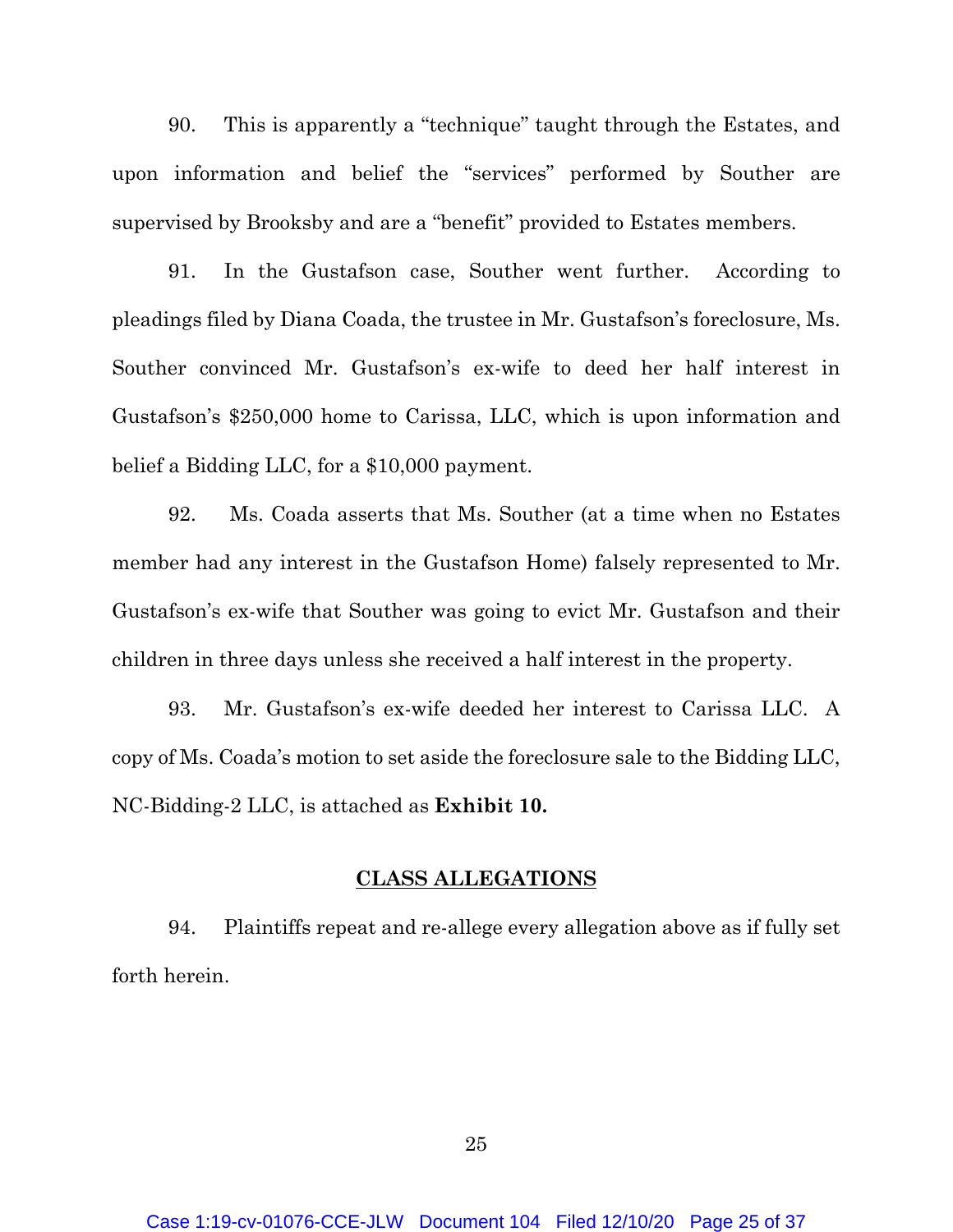95. Plaintiffs seek certification of both a National Sherman Act Class and a North Carolina sub-class on behalf of themselves and others similarly situated, defined as follows:

a. The National Sherman Act Class: A class of all persons and entities whose properties were sold through foreclosure proceedings at which a Member of the Estates was the high bidder and at which the Estates placed the bid deposit on their behalf (the "Proposed Sherman Act Class").

b. The North Carolina Unjust Enrichment Sub-Class: A subclass of North Carolina Plaintiffs consisting of all persons and entities whose properties were sold through foreclosure proceedings in North Carolina at which a Member of the Estates was the high bidder and at which the Estates placed the bid deposit on their behalf who have standing to bring North Carolina state law claims. (the "Proposed North Carolina Subclass").

96. Excluded from the class are Defendants and their officers and employees and the judicial officer(s) presiding over this action as well as the members of their families and staffs.

97. Plaintiffs meet the prerequisites of Rule 23(a) to bring this action on behalf of the Classes because:

a. *Numerosity* – While information regarding the exact size of the Class or the identities of the Class members is in the exclusive control of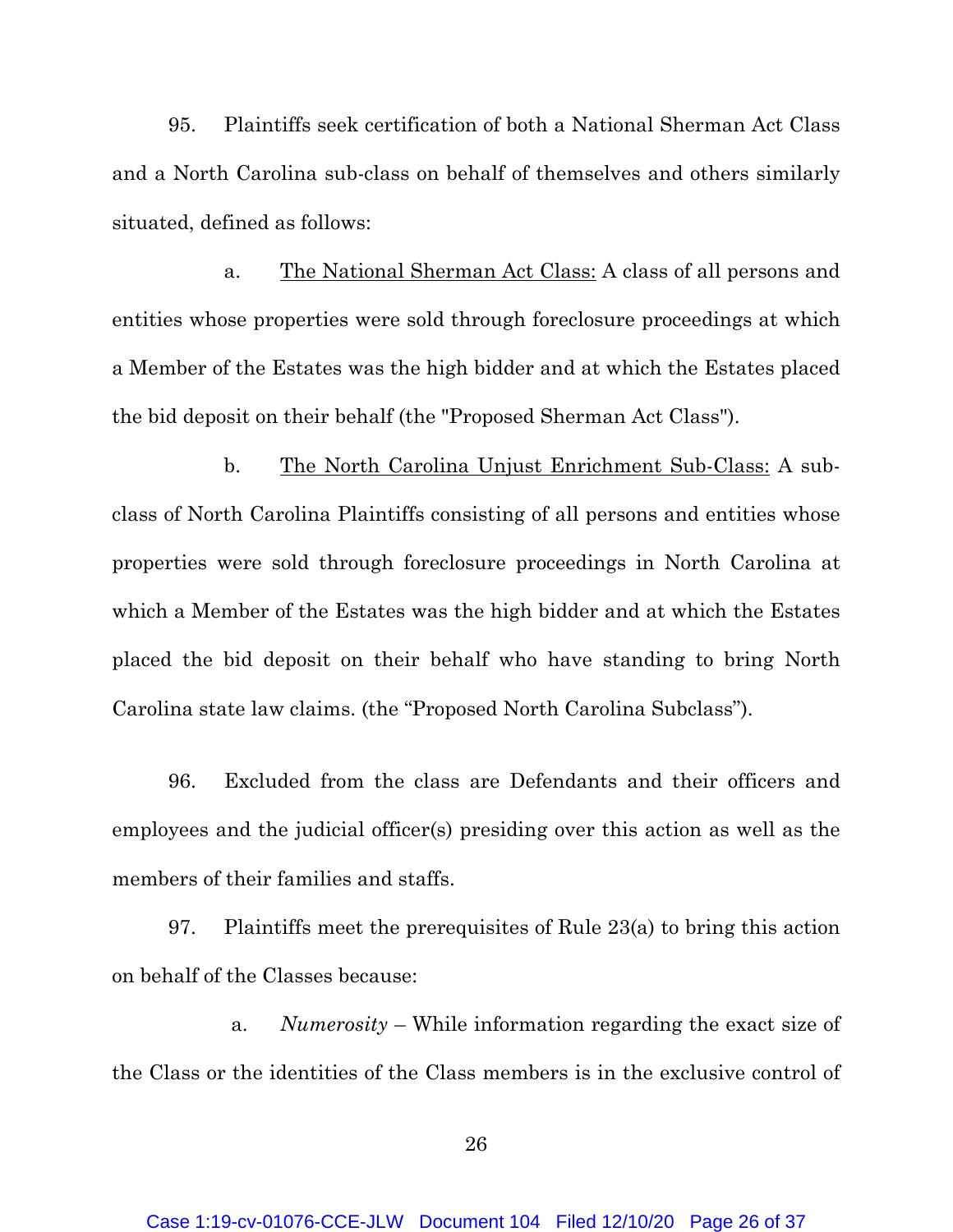Defendants, through the Defendants' discovery responses (incomplete as they are), Plaintiffs have identified at least 137 class members. While the vast majority of the class members are located in North Carolina, the remainder are in South Carolina and Texas. Plaintiffs believe that there are potentially up to another 100 class members. Therefore, the Class is so numerous that joinder of all members is impracticable.

b. *Commonality* – Plaintiffs' claims are based on an agreement among the Defendants to engage in bid rigging, and all of the Plaintiffs have suffered loss because of that conspiracy, which is reflected in Defendants' records. Questions of law and fact are common to the Class and predominate over any questions affecting only individual members of the Class. These questions include, but are not limited to:

- i. Whether Defendants engaged in the bid-rigging scheme alleged in this Complaint;
- ii. The identity of the co-conspirators;
- iii. The duration of the conspiracy alleged in this Complaint;
- iv. The geographic scope of the conspiracy alleged in this Complaint;
- v. Whether the alleged conspiracy violated section 1 of the Sherman Act;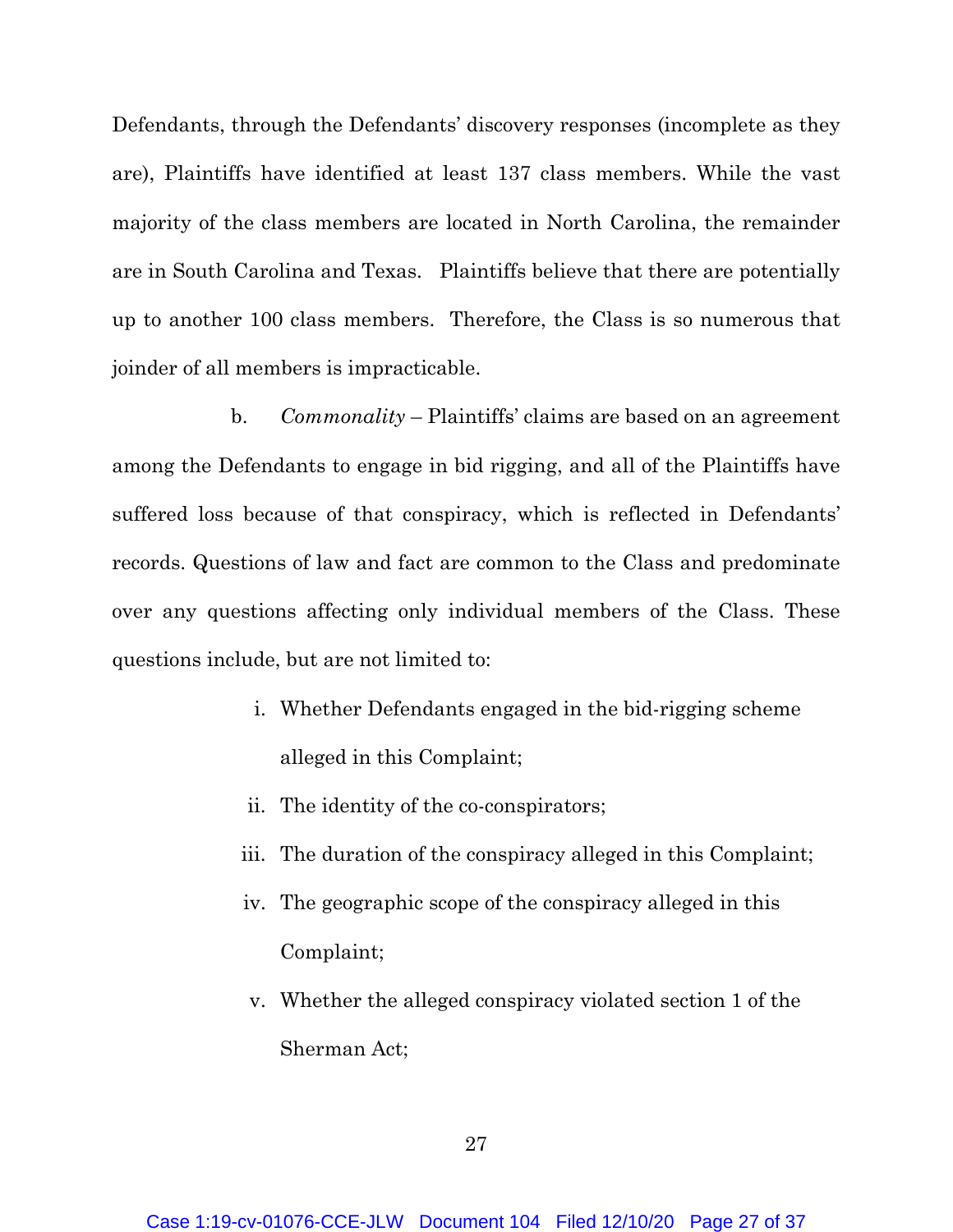- vi. Whether the conspirators engaged in unfair or deceptive trade practices;
- vii. Whether the conspiracy was unjustly enriched by its acts; and
- viii. The appropriate injunctive relief.

c. *Typicality* – The claims of the named Plaintiffs are typical of the claims of the Class and do not conflict with the interests of any other members of the Class in that both the Plaintiffs and the other members of the Class were subject to the same conduct and suffered the same antitrust injuries.

d. *Adequacy* – The named Plaintiffs will fairly and adequately represent the interests of the Class. Plaintiffs are committed to the vigorous prosecution of the Class claims and have retained attorneys who are experienced and qualified to pursue this litigation.

98. A class action is superior to other methods for the fast and efficient adjudication of this controversy. A class action regarding the issues in this case does not create any problem of manageability.

99. This putative class action meets both the requirements of Fed. R. Civ. P. 23(b)(2) and Fed. R. Civ. P. 23(b)(3).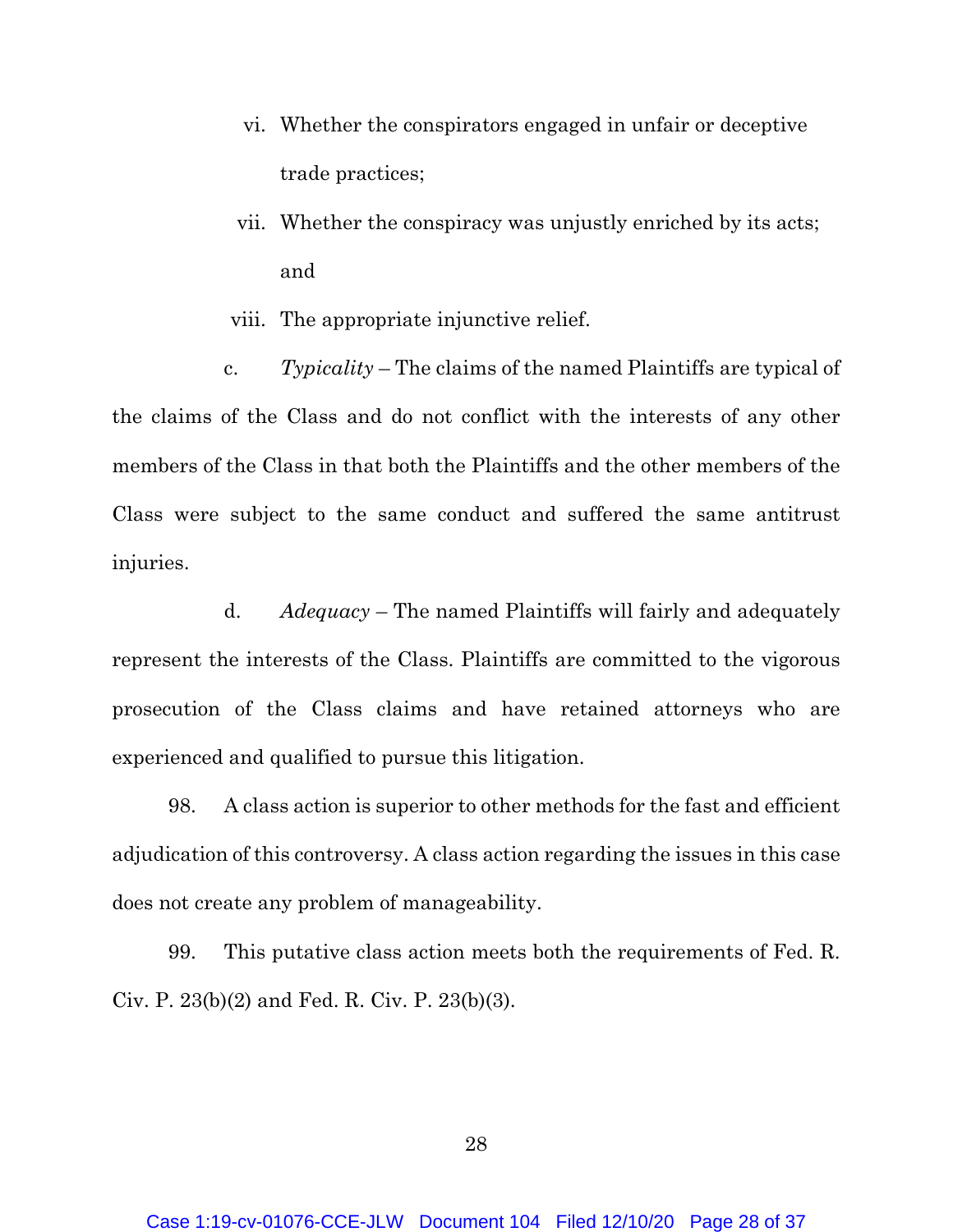100. The Defendants have acted or refused to act on grounds that apply generally to the Class so that final injunctive relief or corresponding declaratory relief is appropriate respecting the Class as a whole.

101. The cartel unjustly profited from its anti-competitive practices by (1) charging fees in connection with transactions that the Bidding LLCs paid through to the Estates, and (2) through unjust profits made by the Equity Share LLCs.

102. Based on the potential size of the class, initial discovery, and Plaintiffs' own assessment of damages based on value of the properties lost and improper profits received, Plaintiffs believe that the amount in controversy exceeds \$5 million.

## **FIRST CLAIM FOR RELIEF (Violation of Section 1 of the Sherman Act)**

103. Plaintiffs incorporate all preceding paragraphs by reference.

104. Beginning at a time that is not yet known to Plaintiffs, but in any case, before the events described in this Complaint, Defendants entered into a continuing agreement, combination, and conspiracy to engage in bid rigging in connection with foreclosures in North Carolina.

105. Such agreement, combination, and conspiracy to engage in bid rigging constitutes a *per se* violation of 15 U.S.C. § 1 and is an unreasonable restraint of trade.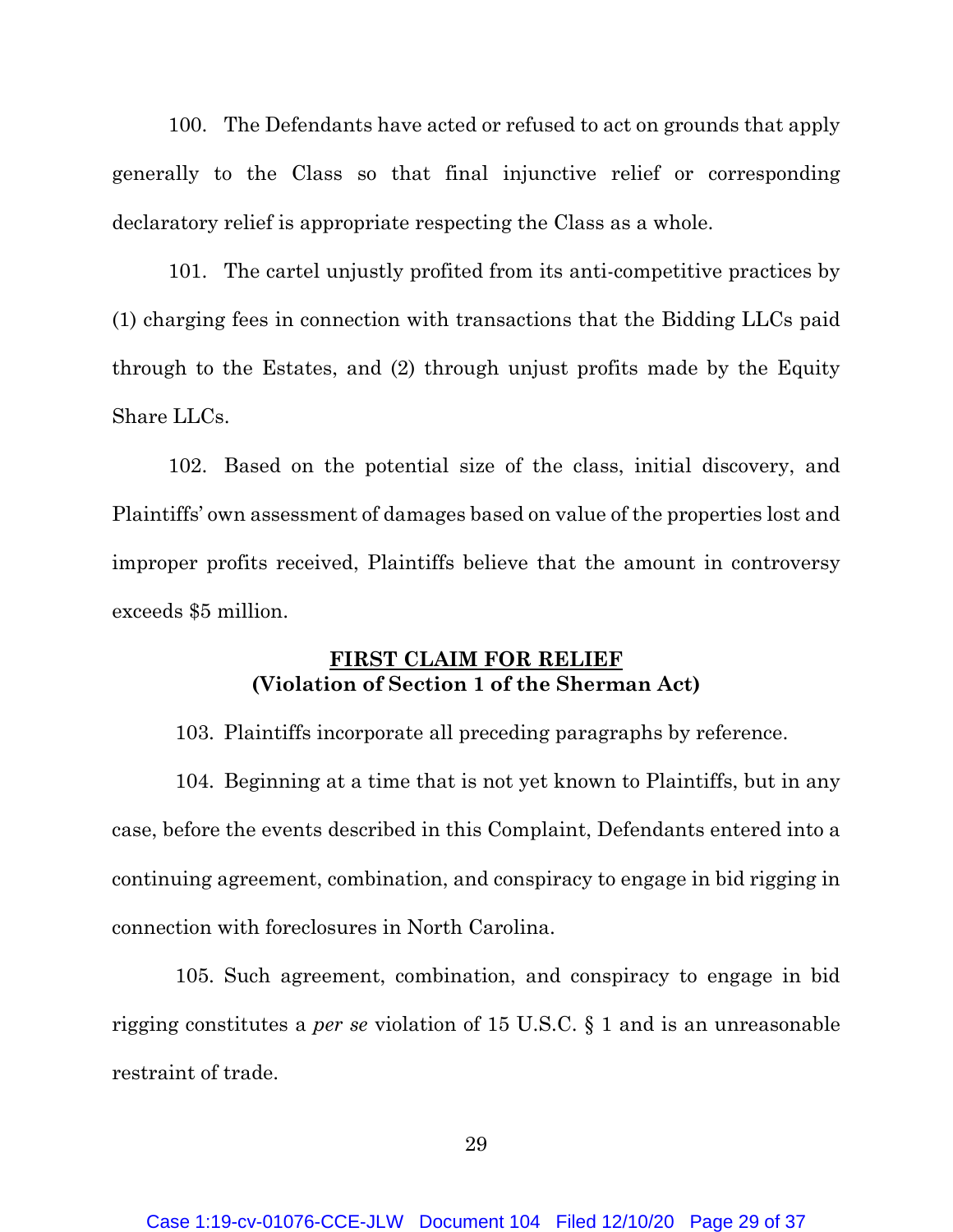106. The Defendants' contract, combination, agreement, understanding, or concerted action occurred in or affected interstate commerce. Defendants employed the interstate banking system in order to place the bids. The Estates Database was hosted on the internet and information was sent across state lines. Defendants Estates UT and Estates RE are Utah limited liability companies that have engaged with the codefendants in anticompetitive conduct in North Carolina. The Defendants' unlawful conduct was through mutual understandings, combinations, or agreements by, between and among the Defendants.

107. As a direct and proximate result of the Defendants' conspiracy, Plaintiffs lost their properties in improper "rigged" foreclosure sales.

108. All members of the Class have been injured by Defendants' conspiracy in an amount to be determined at trial.

## **SECOND CLAIM FOR RELIEF (North Carolina Unfair and Deceptive Trade Practices)**

109. Plaintiffs incorporate all preceding paragraphs by reference.

110. N.C. Gen. Stat. § 75-1 mirrors the language of the Sherman Act, and provides, "every contract, combination in the form of trust or otherwise, or conspiracy in restraint of trade or commerce in the State of North Carolina is hereby declared to be illegal."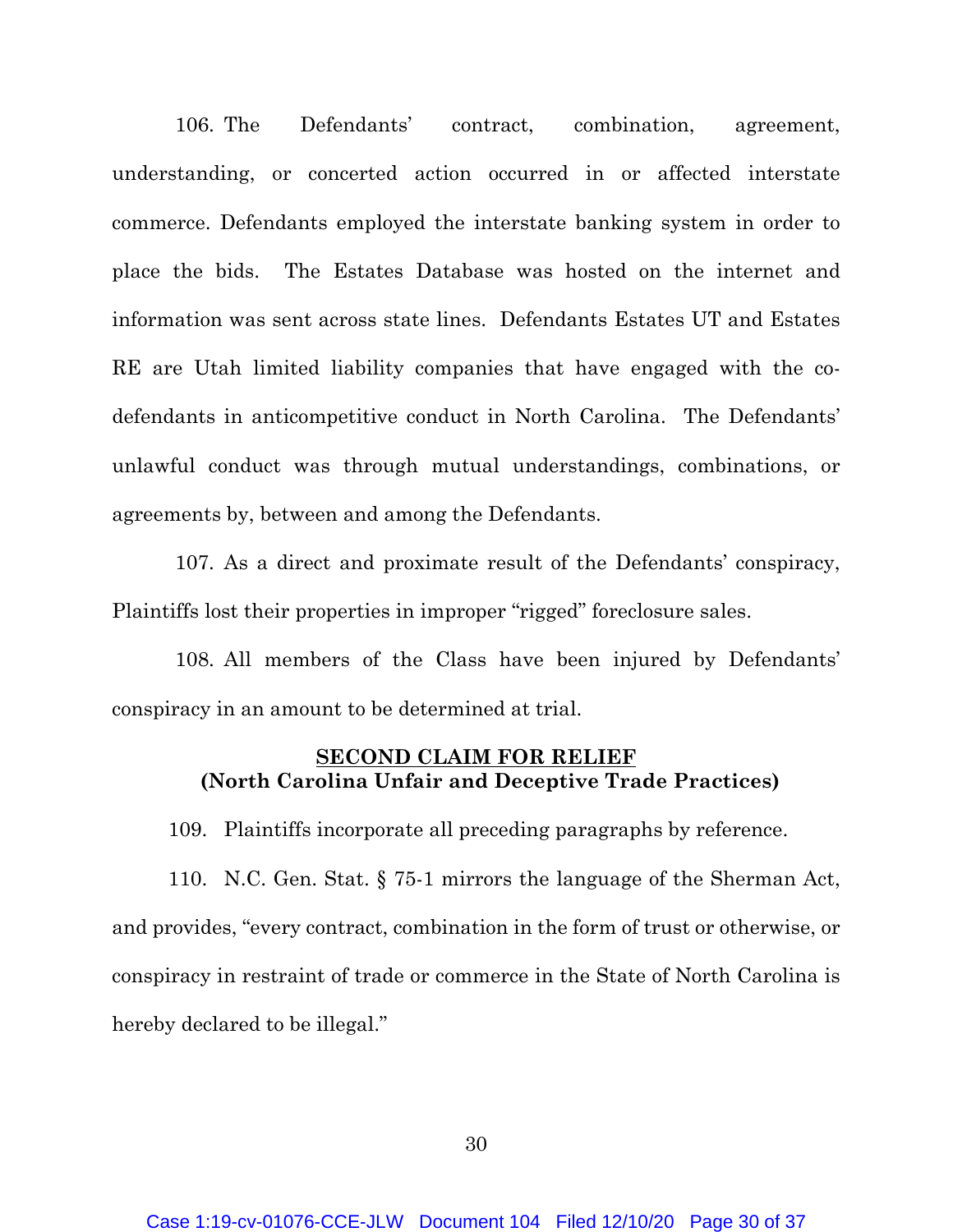111. N.C. Gen. Stat. § 75-16 provides that if *any person* shall be injured by reason of any act or thing done by any other person, firm, or corporation in violation of the provisions of this Chapter, such person so injured shall have a right of action.

112. Plaintiffs have been injured by Defendants' bid-rigging and therefore have standing to bring this claim.

113. All Defendants were engaged in a conspiracy scheme to promote bid-rigging.

114. All Defendants actions as described in this complaint constituted unfair and deceptive trade practices pursuant to N.C. Gen. Stat. § 75-1.1.

115. As a direct and proximate result of the Defendants bid rigging activities and unfair and deceptive trade practices, Plaintiffs and others similarly situated have been damaged in an amount to be proved at trial.

116. As a matter of law, Defendants are liable for treble damages pursuant to N.C. Gen. Stat. § 75-16.

### **THIRD CLAIM FOR RELIEF (North Carolina Unjust Enrichment)**

117. Plaintiffs incorporate all preceding paragraphs by reference.

118. By obtaining Plaintiffs' properties at foreclosure sales pursuant to their bid rigging conspiracy, Defendants received a benefit.

119. The benefit was not given by Plaintiffs to Defendants gratuitously.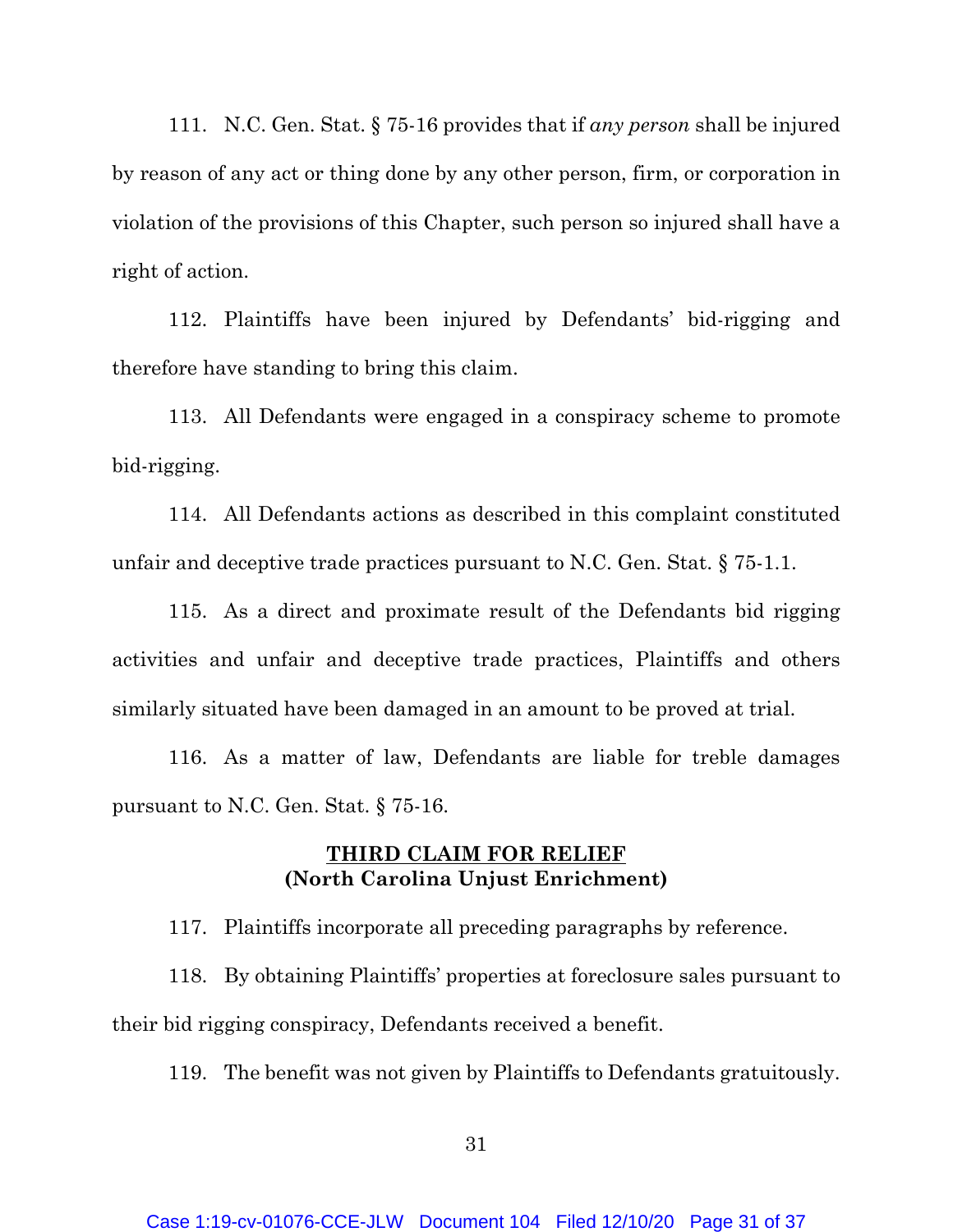120. Because of their illegal conduct, Defendants have received Plaintiffs' properties under circumstances under which they should not have equitably received them.

121. While the Court has dismissed the unjust enrichment claim as to the Estates Real Estate Group, the claim remains against the other Defendants (including the Brooksby Defendants who own the Estates Real Estate Group).

122. Defendants have been unjustly enriched by their improper conduct in an amount to be determined at trial.

#### **INDIVIDUAL LIABILITY – DISREGARD BUSINESS ENTITY**

123. Plaintiffs incorporate all preceding paragraphs by reference.

124. Upon information and belief, Brooksby deliberately designed the Estates Cartel to be excessively fragmented into a large number of individual LLCs, some of which are Bidding LLCs and some Equity-Share LLCs. By doing that, it becomes difficult to track individual foreclosures and to identify Estates transactions.

125. Brooksby treats all three of the Estates Entities (The Estates, LLC, the Estates (UT), LLC and Timbra of NC, LLC as interchangeable, with any one of them receiving the benefits or obligations of the others.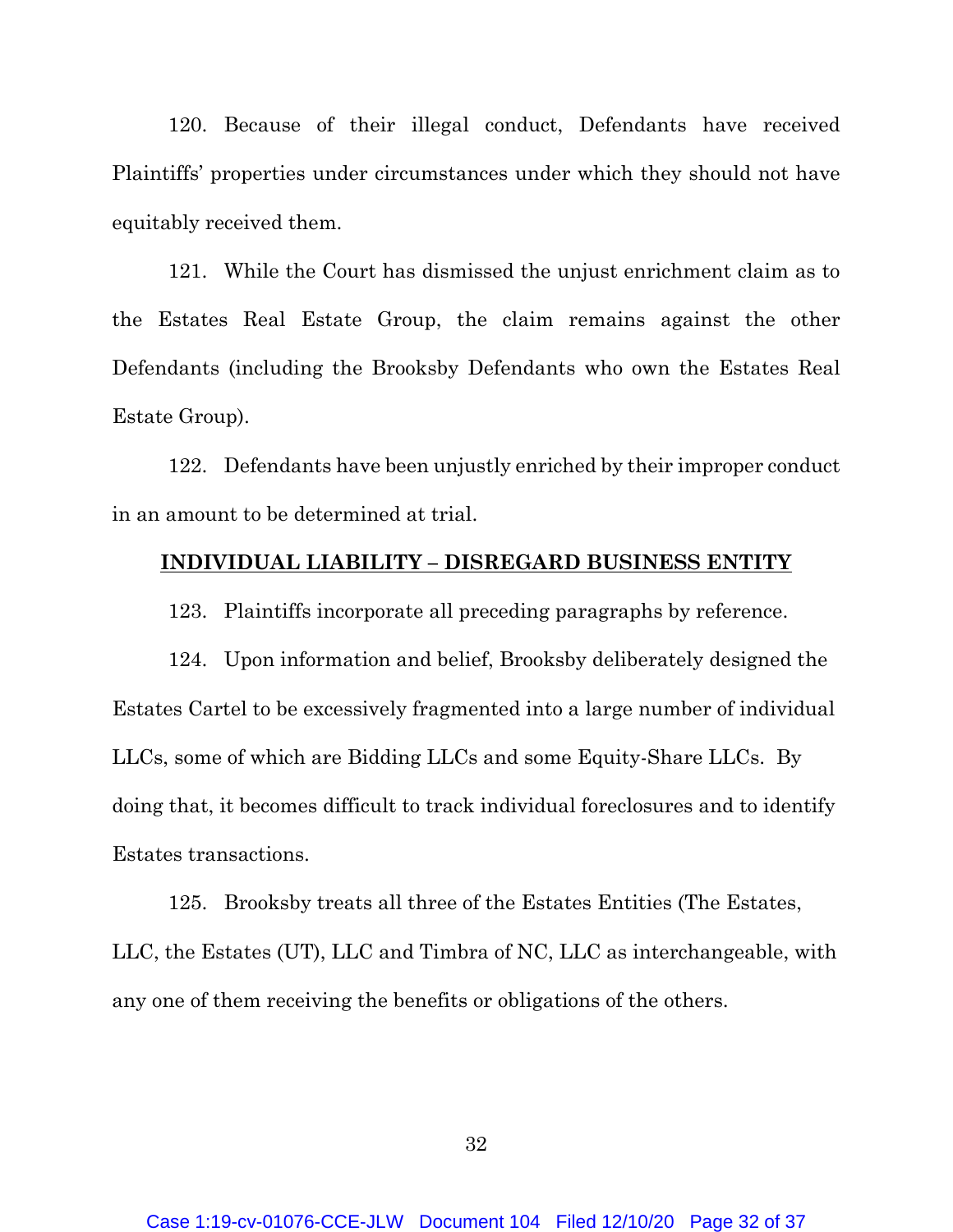126. Brooksby described the excessively fragmented structure of the Estates as an "asset protection structure." It protects assets through a shell game that moves them from one entity to another.

127. Upon information and belief, the Brooksby Defendants knew that this constant moving of resources to various entities risked leaving particular entities inadequately capitalized. *See* Brooksby Depo. 207:25-23, 209:04-15, 221:12-222:07.

128. Moreover, upon information and belief, the Brooksby Defendants secured for themselves an improper personal benefit by requiring that a Brooksby-associated entity become a member of any Equity Share LLC and that Brooksby control the management of any Bidding LLC, and by requiring that the real estate broker hired in any transaction be owned by Brooksby.

129. The Brooksby Defendants completely dominate the Estates Cartel, not merely its finances but its policies and business practices such that the Estates Cartel has no separate mind, will or existence of its own.

130. The Brooksby Defendants' control is essential for the bid-rigging scheme to have worked, and for the Estates to perpetrate the other wrongs it routinely commits.

131. As a result, the Brooksby Defendants are, individually and collectively, liable for the damages caused by the Estates Cartel's bid rigging, unjust enrichment, and unfair and deceptive trade practices.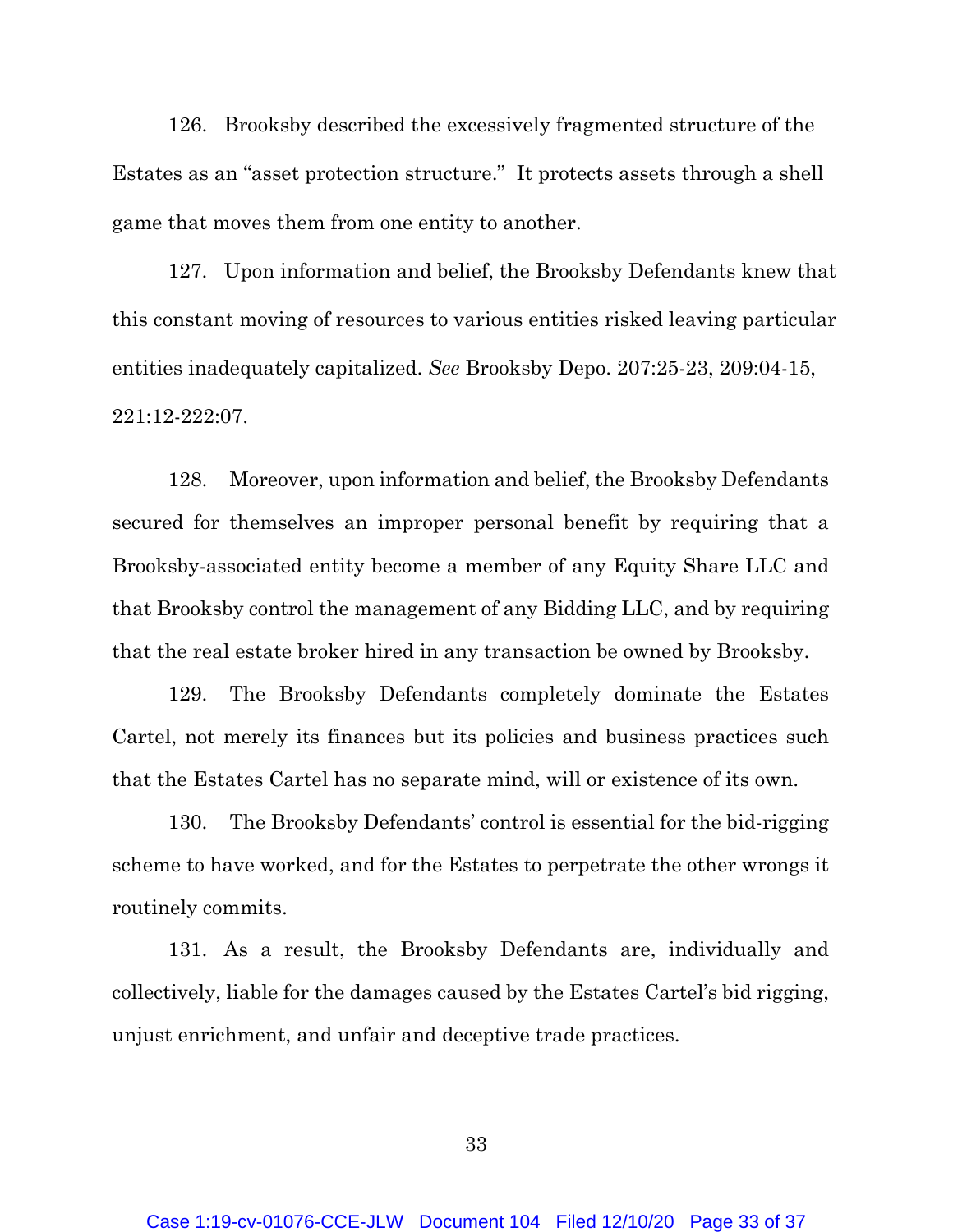132. The Estates Cartel's actions as alleged in the Complaint caused the injuries to Plaintiffs alleged herein. Upon information and belief, the Brooksby Defendants' conduct has resulted in the siphoning off of the Estates Cartel's assets for their own benefit.

133. Therefore, the LLC form of the Estates Entities, the Bidding LLCs and the Equity-Share LLCs should be disregarded to permit the Plaintiffs to reach the assets, property, or proceeds distributed between them and to the Brooksby Defendants.

#### **RELIEF SOUGHT**

WHEREFORE, Plaintiffs respectfully request that this Court:

1. Determine that the contract, combination, or conspiracy and the acts done in furtherance of it are in violation of the Sherman Act, 15 U.S.C. § 1 and Chapter 75 of the North Carolina General Statutes;

2. Pursuant to 15 U.S.C. § 26, preliminarily and permanently enjoin Defendants and their co-conspirators, including their directors, officers, employees, agents, and all other persons acting or claiming to act on their behalf, from selling any property purchased at a foreclosure sale in North Carolina, from bidding at any foreclosure sale in North Carolina, and from engaging in any other contract, combination, or conspiracy having a similar purpose or effect;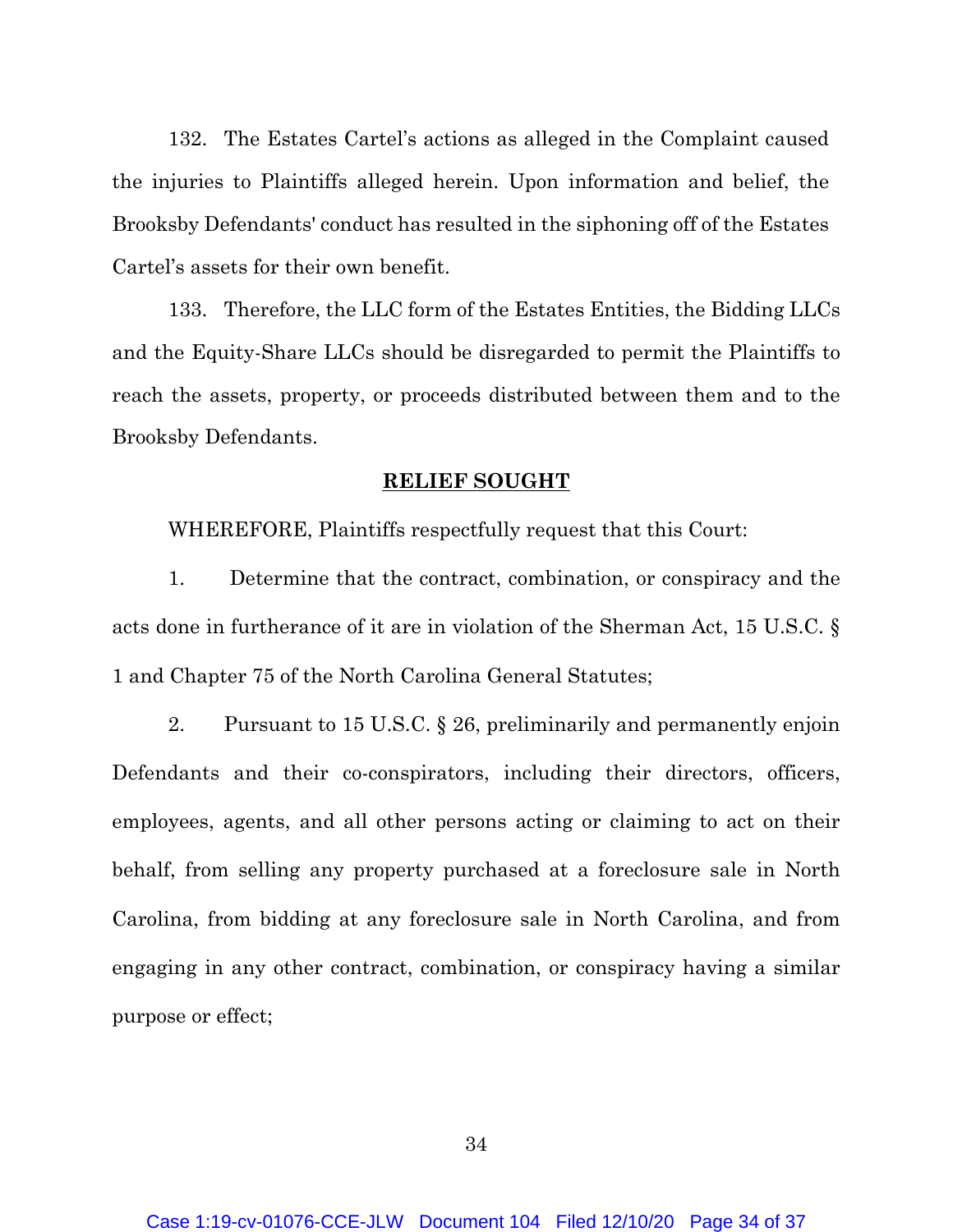3. Determine that this action is a proper class action, certifying Plaintiffs as class representatives under Rule 23 of the Federal Rules of Civil Procedure and designating this Complaint as the operable complaint for class purposes;

4. Award Plaintiffs and the class damages pursuant to 15 U.S.C. § 15 and interest as required by law;

5. Award Plaintiffs and the class compensatory damages;

6. Award Plaintiffs and the class treble damages under the Sherman Act and Chapter 75 of the North Carolina General Statutes;

7. Award Plaintiffs and the class the cost of this suit and their reasonable attorneys' fees; and

8. Grant to Plaintiffs and the class such other and further relief as the Court may deem just and proper.

## **PLAINTIFFS DEMAND A JURY TRIAL ON ALL ISSUES SO TRIABLE.**

Dated: December 10, 2020

### **J.C. WHITE LAW GROUP, PLLC**

/s/ James C. White James C. White, N.C. Bar # 31859 100 Europa Drive, Suite 401 Chapel Hill, NC 27517 jwhite@jcwhitelaw.com (919) 246-4676 (919) 246-9113 fax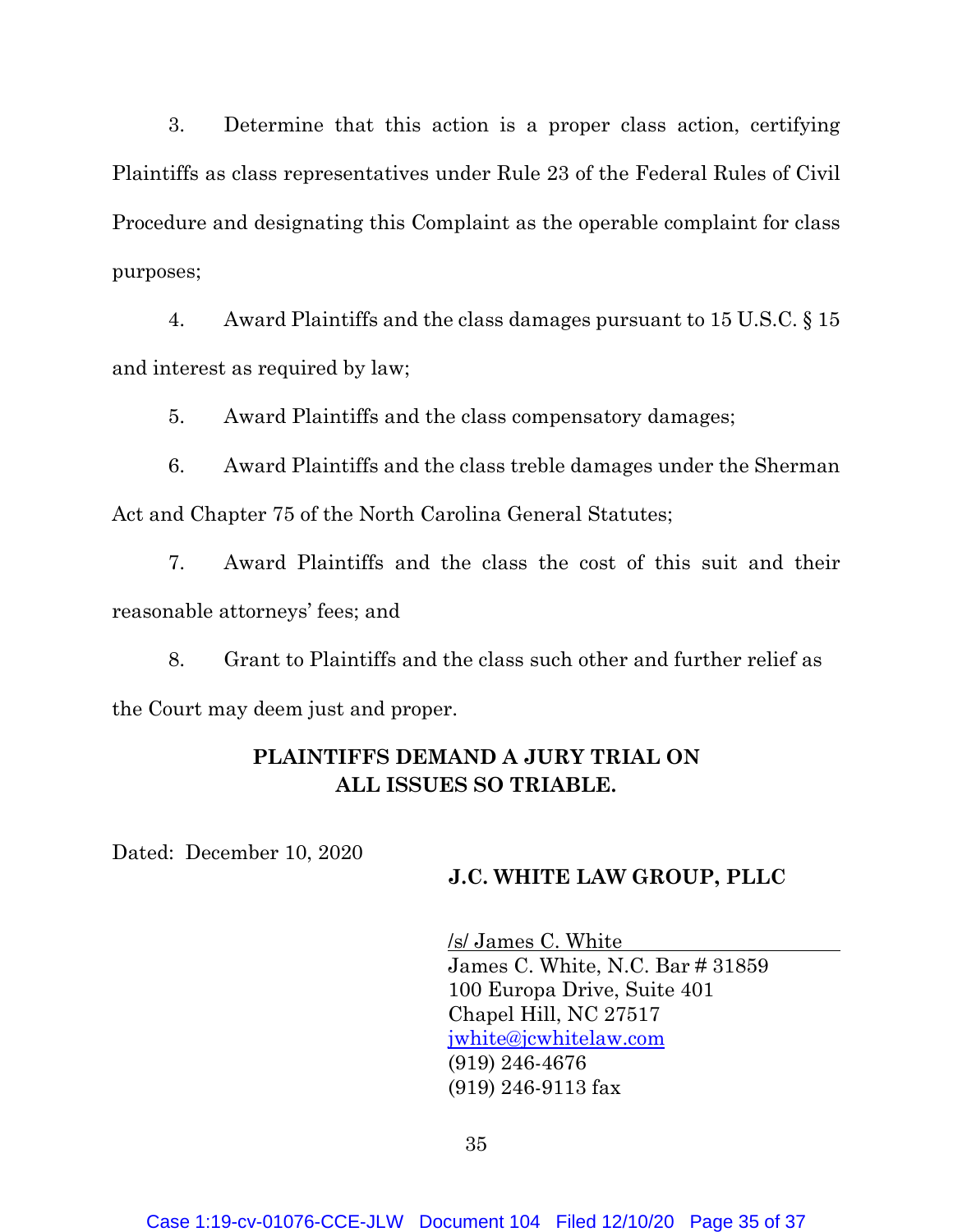## **BLUE LLP**

Dhamian A. Blue, N.C. Bar # 31405 Daniel T. Blue, III, N.C. Bar # 27720 205 Fayetteville Street, Suite 300 Raleigh, NC 27601 T: (919) 833-1931 F: (919) 833-809 dab@bluellp.com

*Attorneys for Plaintiffs Maricol Yunaira Tineo De Leon and Jairo Vensrique Leon Da Costa*